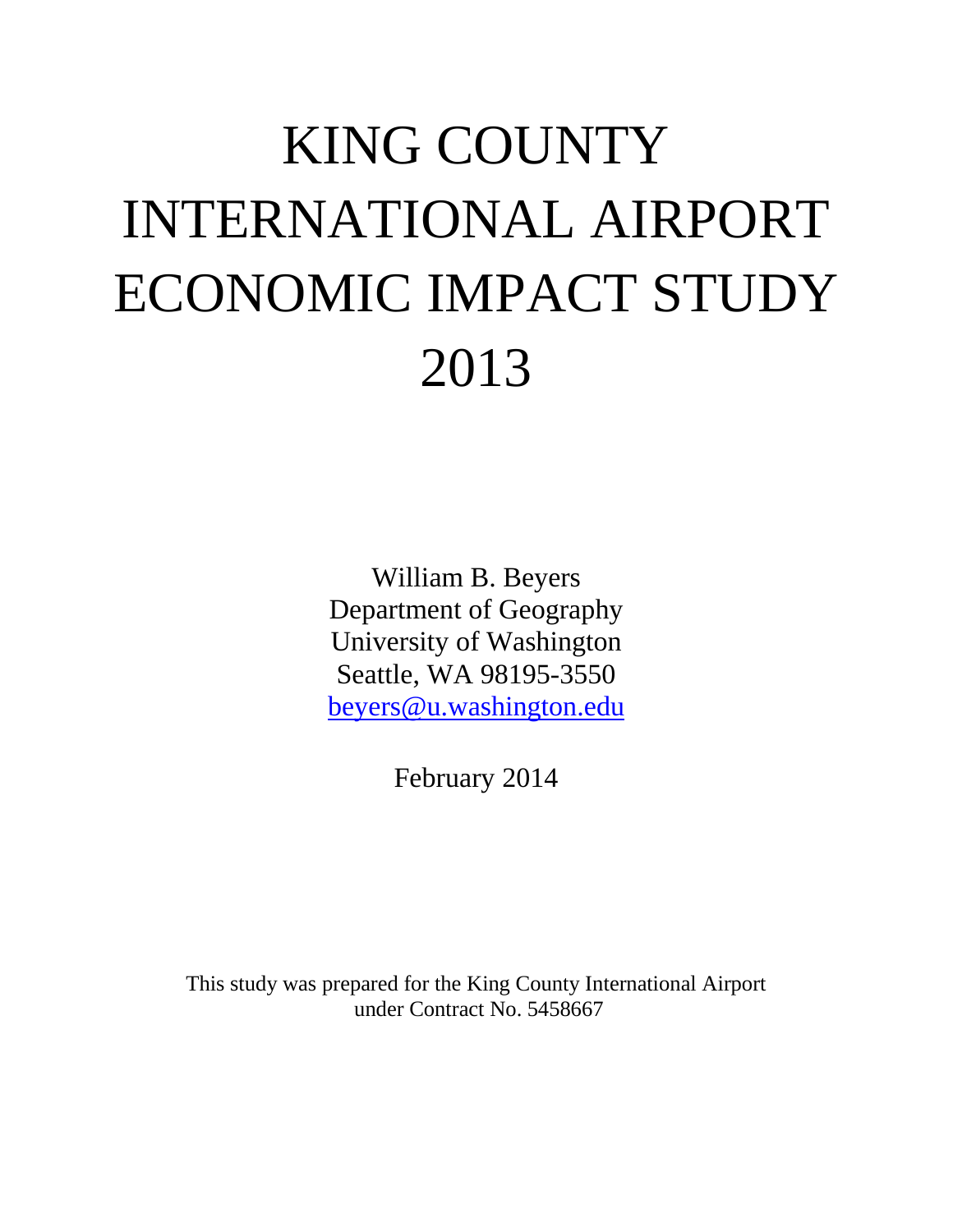#### **Executive Summary**

King County International Airport (KCIA)—"Boeing Field"-- is the subject of this economic impact study. It is located in south Seattle west of Interstate 5 and east of the Duwamish River. KCIA is the location of final production activity by the Boeing Company on model 737 airplanes, and also serves as the location for logistics related to the delivery of these airplanes to airline customers. Boeing also operates the military AWACS program at KCIA. The airport is also a major general aviation center, and in 2013 was the 25<sup>th</sup> largest cargo center in the nation. KCIA serves a wide variety of clients, ranging from small private aircraft, large corporate flight departments and businesses supporting corporate air, retailers, training services, and a major museum. This study includes all of the tenants at KCIA, plus the Museum of Flight.

The economic impact of KCIA in 2013 was \$3.5 billion in local business sales, supporting 16,336 jobs and \$1.08 billion in labor income, as measured by a version of the Washington State input-output model benchmarked against King County. In addition \$78 million in sales and business and occupation taxes were generated in the state of Washington and in the local area. There were 5,209 people employed at the airport in 2013, earning \$495 million in labor income. Direct sales by businesses at the airport were \$2.2 billion in 2013, of which \$1.8 billion was accounted for by aerospace activity. Most business activity at KCIA is exported from this region, contributing significantly to the economic base of the region. Most of this business activity referred to as "new money"-- would not be present in King County without KCIA. New money or export sales were \$1.9 billion in 2013, or 90% of total business activity at KCIA. This exportrelated business generated \$3 billion in sales by King County businesses, generated 13,205 jobs and \$872 million in labor income in King County.

Businesses related to corporate air, air cargo, and flight school activity were optimistic about growth in th eir business activity in the next few years, while those serving general aviation expected declines in this business activity. Tenants (excluding Boeing and small private and corporate air) reported roughly equal shares of increases, decreases, and no change in their business activity since the height of the Great Recession in 2008. In contrast, two-thirds of these respondents expected their sales to increase in the next several years, and most of the rest of these businesses expected their sales to be unchanged. Most tenants had concerns related to their business activity at KCIA, and half of them thought that King County could help them deal with these issues. Examples of types of help that King County could provide include helping finding new sites for businesses at KCIA, help in reducing costs, and help in getting public transportation on the east side of KCIA.

This is the fourth study of this type undertaken regarding KCIA. Economic impacts of KCIA are larger in this study for two reasons—overall direct business activity is larger and the economic impact model includes some activity not measured (but present) in the previous studies. Aerospace employment has risen since the last study (benchmarked against 2008), while FBO/Corporate air employment has been stable, while airlines, air cargo and "other" activities have had employment reductions. Government employment located at the airport has changed, with the departure of some King County government offices and the relocation of an Army National Guard unit to KCIA. Each of these KCIA economic impact studies has used a slightly different inputoutput model, but the multipliers in these models have been similar in their magnitude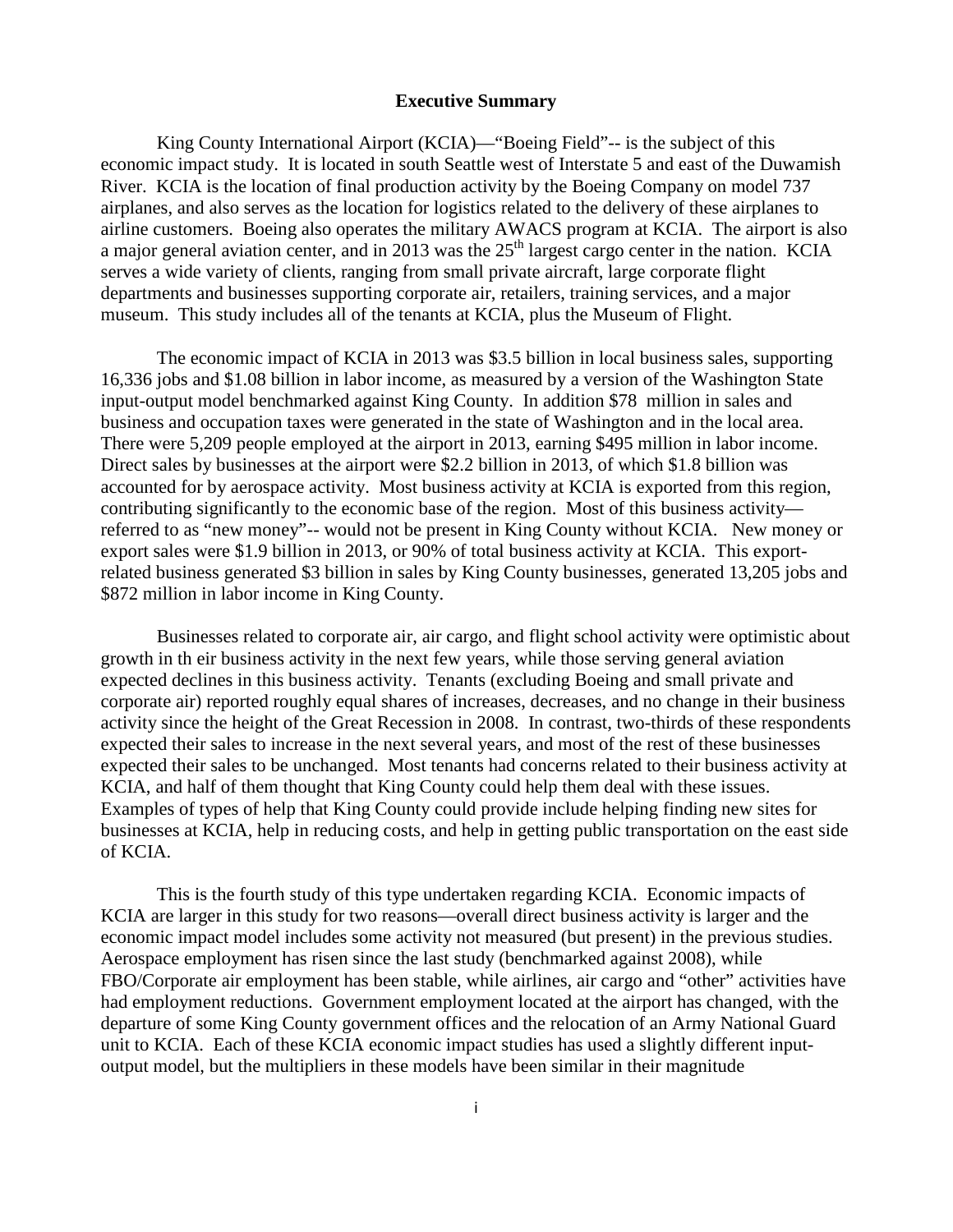#### **ACKNOWLEDGEMENTS**

This study would not have been possible without the cooperation of the various tenants at King County International Airport (KCIA). The airport's staff helped in this process by asking tenants to cooperate with the author of this study, and by providing contact information for airport tenants.

Several people were extremely helpful in the conduct of this study. Mr. Jesse Uman, Manager, State and Local Government Operations for The Boeing Company provided crucial information on company operations at KCIA. Peter G. Anderson of Galvin Flying Service/Landmark provided excellent background information about corporate and FBO air operations at KCIA. Information was also provided by the following tenants in relation to their business activity at KCIA: Aeroflight, Airlift Northwest, Airpac Airlines, Ameriflight, Ashton Corporation, Aviation Partners, Aviation Training Center, Aviators Store, Cavu Café, Clay Lacy Aviation, Costco, DB Schenker, DHL Express, Federal Aviation Administration, GRE Airport LLC, Jones Payne Group, Kenmore Air, King County International Airport administration, King County Jet Center, National Aviation Supply, Nordstrom, Starbucks, United Parcel Service, Hanger Holdings (Vulcan), Army National Guard, Opportunity Skyway, Skagit Transportation, Erin Air, The Flight Academy, Greenpoint Technologies, Reliable Aircraft Detailing, Hertz, CB Air, Washington Audiology Services Inc., Pacific Coast Feather, South Seattle Community College, Duncan Aviation, Classic Helicopters & Seattle Helicopter Tours, Helicopters Northwest, Evergreen Trucking School, TBS Couriers (Unity Courier Service), U.S. Customs and Border Protection, American Avionics, Cascade Airframe Repair, American Limo, and Mente LLC. In addition, The Museum of Flight, while not a KCIA tenant, provided valuable information about their business activity.

The author of this study thanks all of these tenants and businesses at KCIA, and accepts responsibility for any errors made in the use of the information that they supplied in the course of this study.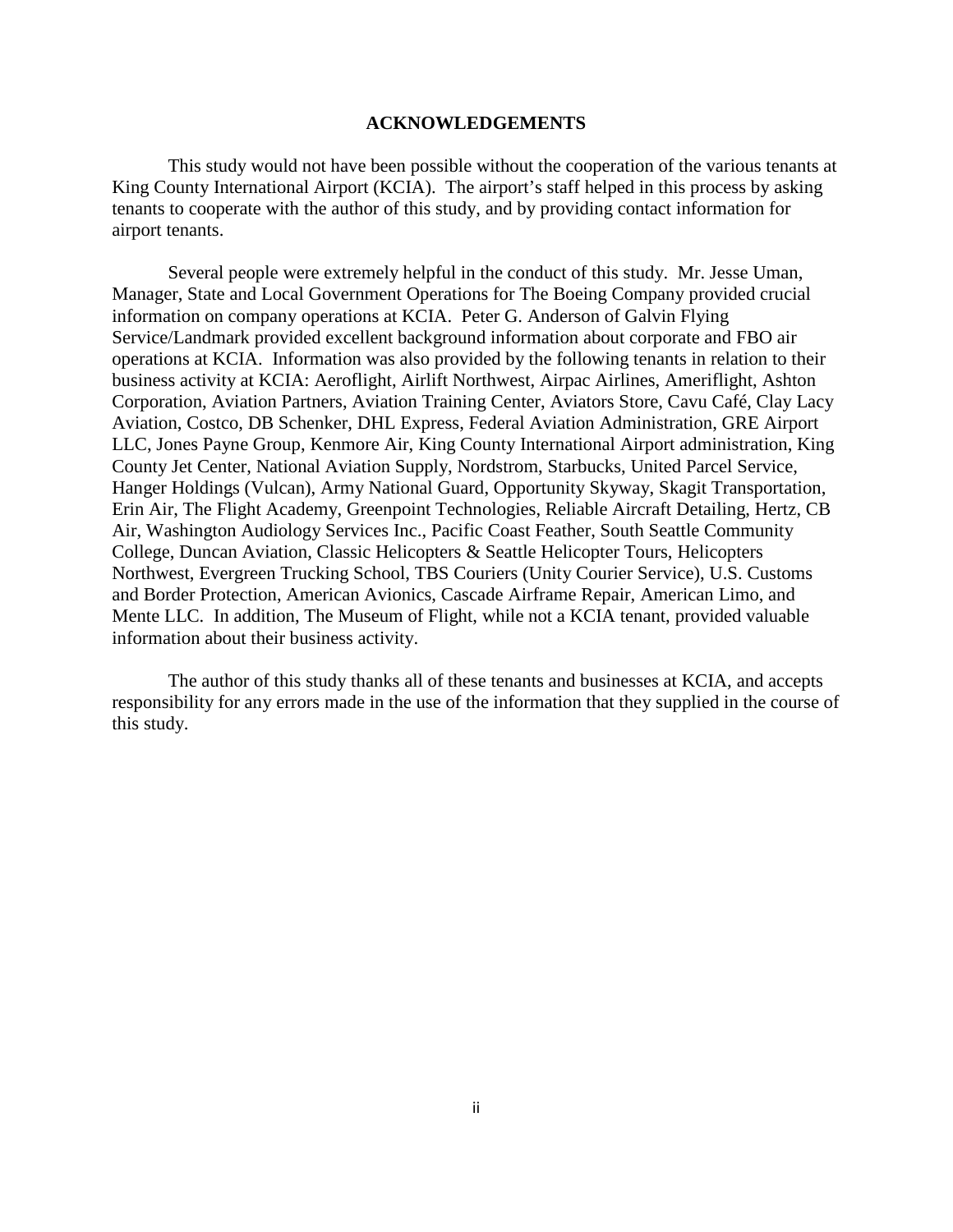#### **I. Introduction**

This report is the fourth economic impact study of King County International Airport (KCIA) (Beyers & McMullin 2000; Beyers & Hyde 2002; Beyers & Babb 2009). Each of these studies has taken a similar approach and has used similar methodology. Data on business activity at KCIA were sought from all tenants through a survey (See Appendix A for a copy of the survey form). King County provided the author with a list of tenants, and most of these tenants provided data through a personal interview. Several tenants provided information about their businesses in telephone interviews or by e-mail. The survey obtained information on sales or revenues, employment and employee compensation, recent changes in business activity, expected changes in business activity, and comments on issues facing businesses located at KCIA. These comments should be useful to King County in managing KCIA. The data on business activity at KCIA were then used with a version of the Washington State input-output model to estimate economic impacts of KCIA on the King County economy (Beyers & Lin 2012).

This report is organized as follows. The next section presents a description of the various tenant categories found at KCIA. This is followed by a description of the direct economic impacts of business activity at KCIA, and results of the economic impact analysis are presented. Next, results of interviews regarding changes in business activity and issues facing businesses located at KCIA are presented. The final section of this report compares results of this study with those reported in the first three KCIA economic impact studies. Appendix A contains the questionnaire used with tenants, while Appendix B contains the names of the tenants and other businesses included in this study. Appendix C contains estimates of economic impacts of current private-sector capital projects at KCIA. Appendix D is a technical appendix describing aspects of the input-output modelling process.

#### *Overview of Tenant Categories*

Seven broad categories of tenants are located at KCIA. They are (1) aerospace manufacturing businesses, (2) fixed base operators (FBOs) and corporate air businesses, (3) air passenger and air cargo businesses, (4) retailers, (5) government establishments, (6) service industry and other tenants, and (7) general aviation. A brief description of each of these categories of tenants is now provided.

#### *(1) Aerospace Manufacturing and Delivery*

This category is dominated by the Boeing Company, which has major facilities located on the west side of KCIA primarily associated with the delivery of the 737 product line. Boeing flies these aircraft to KCIA and completes painting and some aspects of final assembly there. Boeing's clients and engine suppliers also have a major presence at KCIA. The sale process separates engine sales from the sale of the rest of the aircraft, so engine manufacturers are also present in relation to final sales. Airlines that are making purchases of these aircraft also have personnel located at KCIA who are involved with the inspections and other documentation related to the transfers of title and sale of these aircraft. Some military/defense activities of the company are also conducted at KCIA, but in interviews with the Boeing Company the nature of these activities were not specifically identified. In addition, Boeing Business Jets has a presence at the airport; this division is involved in selling Boeing jet aircraft to non-airline customers.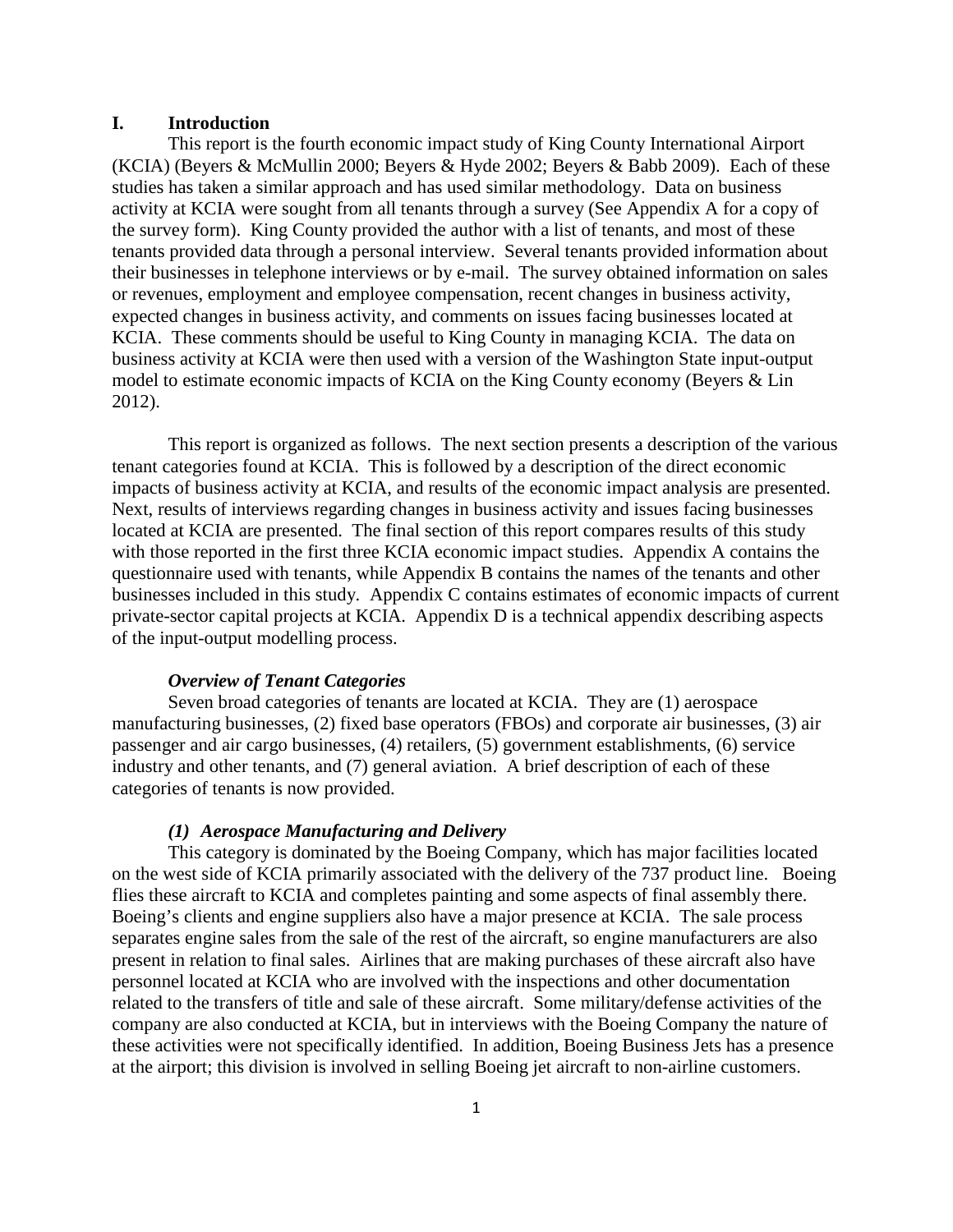While the Boeing Company is by far the largest employer within this category, on the east side of the field there are also several companies engaged in the manufacture of parts or components sold to the aerospace trade, including custom aircraft interiors.

#### *(2) FBOs and Corporate Air and Training*

Along the east side of the field there are a number of establishments serving largely business markets for private and corporate aircraft. This industry segment at the airport is complex; each establishment has a somewhat different market focus. Some establishments primarily service jet aircraft either owned locally by wealthy individuals or businesses that they control, while others cater to a diversified set of clients who fly in and out of KCIA. These establishments provide a variety of services to their clients. They service aircraft that are permanently based or temporarily located at their site. They provide support services such as limousine services, taxis, or car rental and hotel accommodations for people who fly into KCIA and are attending meetings or attending other business functions in the local area. They arrange food services for on-the-ground or in-flight needs. They refuel aircraft. They provide service on aircraft visiting and housed at KCIA. They also provide training to people learning to become pilots. Businesses only providing training are included with the services sector in this study. There are a number of businesses that also sell aircraft. In some cases, these are establishments servicing a particular corporate client or they are engaged in the myriad of activities just described.

#### *(3) Passenger Transportation and Air Cargo*

KCIA is also the site for a portion of the scheduled and unscheduled passenger air transportation industry in the Central Puget Sound region. Some of the unscheduled air transportation establishments are also engaged in flight training activity. More important than passenger airline activity at KCIA is air cargo. United Parcel Service is the largest supplier of these services. KCIA is also the focal point for consolidators that connect shipments between regional locations to air cargo carriers. The air carriers move these shipments from local to international markets. KCIA is also the base air emergency medical care. This service transports individuals within the region and statewide to hospitals and treatment facilities located in metropolitian Seattle. In some cases, this movement from KCIA to local hospitals is undertaken by helicopter.

#### *(4) Retailers*

KCIA has several businesses that are engaged in retail activity. One establishment specializes in the sale of books and maps related to aviation, another sells and services avionics equipment, while another has a more general line of retail goods related to aviation activity.

#### *(5) Government*

There is a public sector presence at KCIA, related to a variety of functions performed by Federal agencies and King County. The federal presence at the airport is related to the FAA which operates the control tower, while NOAA maintains an unmanned instrumentation station for weather. The Department of Homeland Security, including Immigration and Customs Enforcement serves international passenger movements at KCIA. The State of Washington leases space, for \$1.00/year, at the north end of the airport for an Army National Guard unit.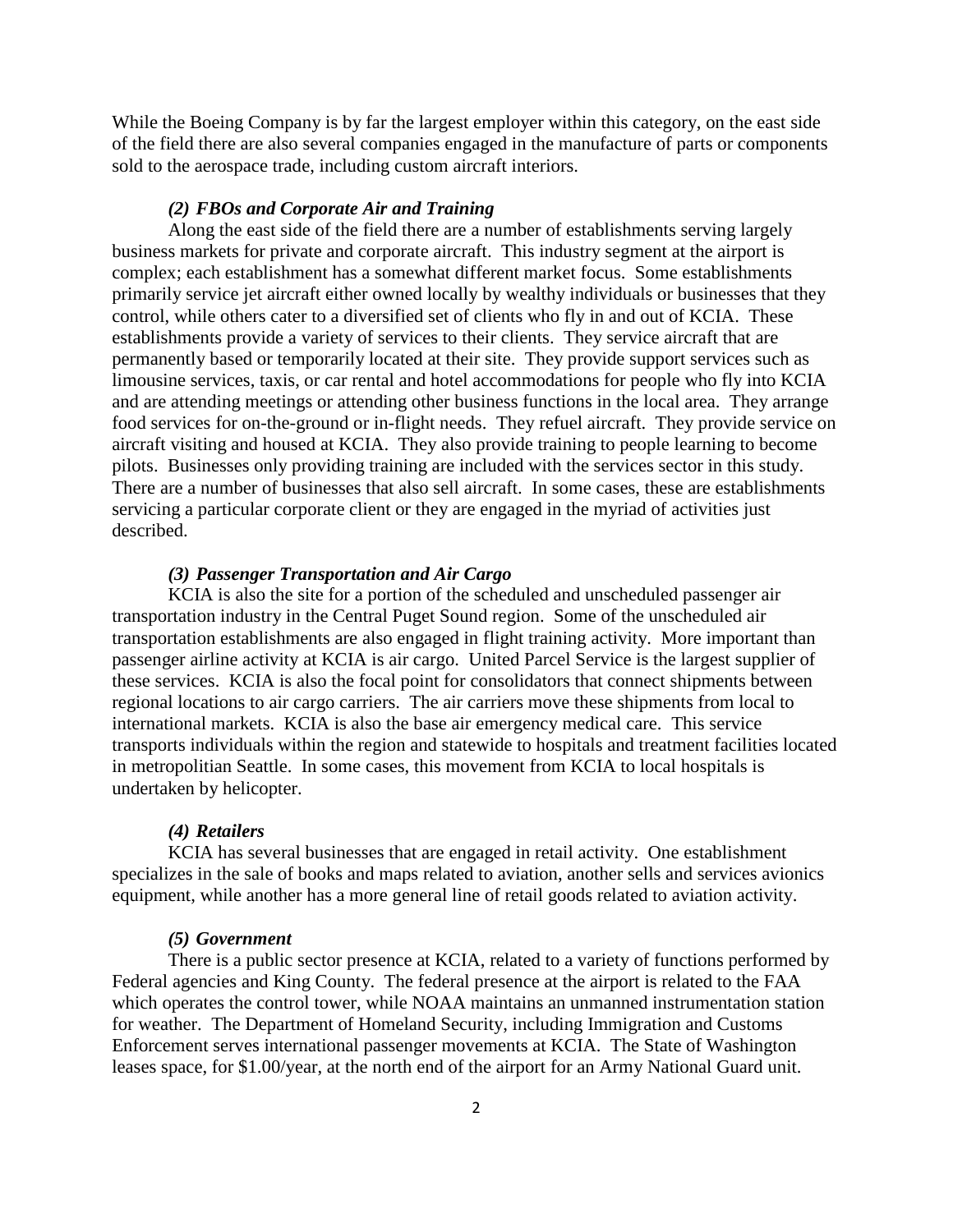King County has employees at KCIA related to the management and maintenance of the airport facilities.

#### *(6) Services and Other Activity*

KCIA is also the location of a number of other business activities located a various establishments around the field. They are extremely diverse in their nature. These businesses include the Museum of Flight at the southwest corner of the field. Although the Museum of Flight is not an airport tenant, KCIA staff and the museum consider themselves part of the airport "family," and today it does use some space on airport property. One establishment serves food to passengers using the terminal building for scheduled flights and to airport employees, while there are several other food service establishments associated with corporate air activity. Several producer service businesses with no relationship to the airport simply rent office space through KCIA tenants. There are also firms providing training services to people interested in becoming pilots, as well as several public educational institutions. Several firms providing repair service work for the aircraft industry are located at KCIA. There are several trucking businesses at KCIA, the largest of which provides hauling services for solid waste removed from King County wastewater treatment facilities. This is a heterogeneous collection of tenants, most are tightly tied to the airport for their business activity, but there are some "outliers" who are airport tenants largely due to low cost of space for their business activity.

#### *(7) General Aviation*

KCIA is the home base for more than 300 small aircraft, some of which rent space from King County, while others rent space from FBOs or other establishments serving the corporate air community. The owners of these small aircraft were not surveyed in this research project. However, the expenditures that they make in relation to operating their planes from KCIA, such as fuel and maintenance, would be included in the revenues of the FBOs and others providing services to aircraft at the field. A part of the revenue stream to King County comes from these tenants and the County has some costs associated with servicing these general aviation tenants. The expenses incurred by the County in relation to these general aviation tenants is included with the overall operating costs estimated for the King County Airport Administration establishment. It is recognized that general aviation is an important activity at KCIA and the author believes that our survey has captured on-site expenditures made by those owning these aircraft.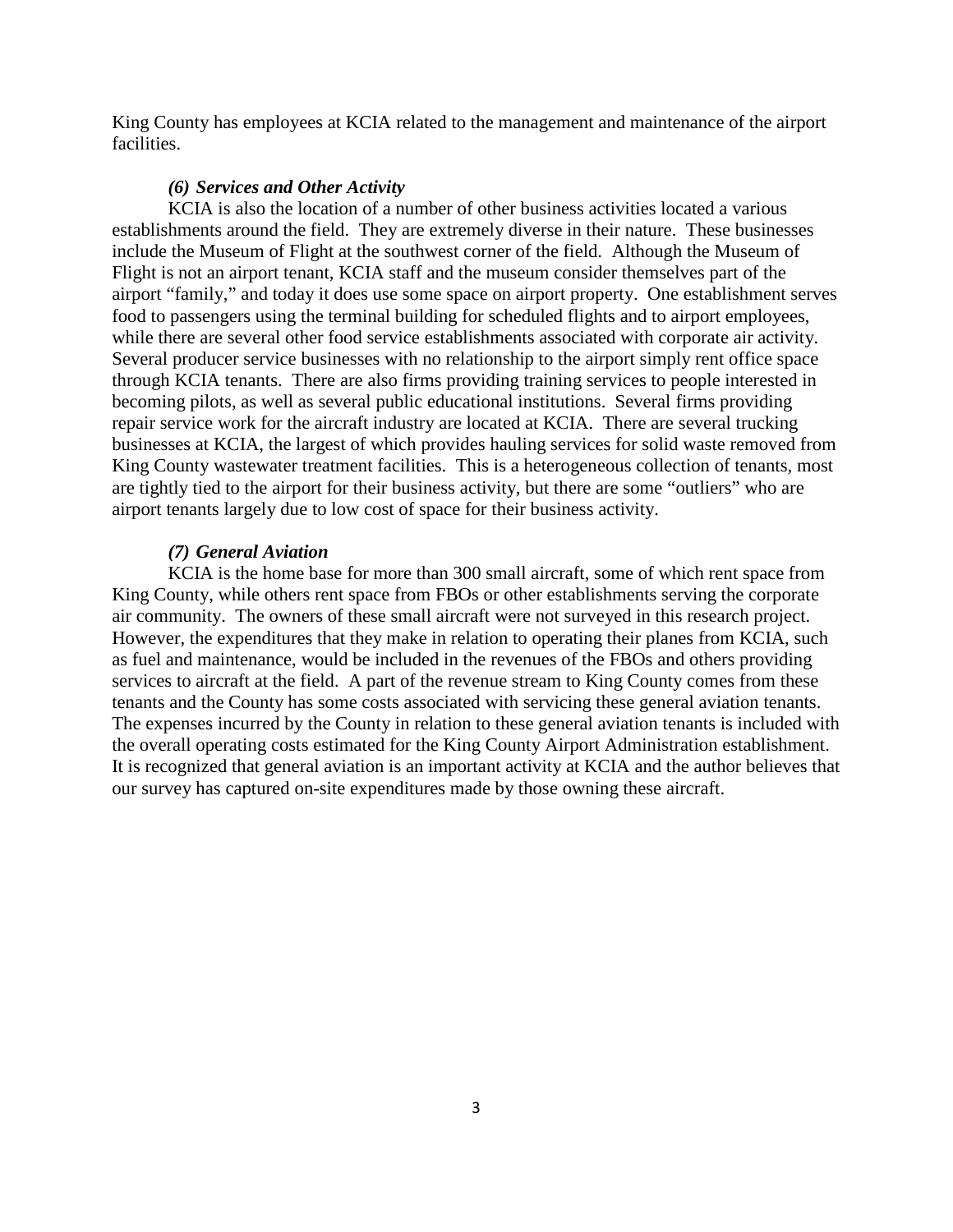# **II. Direct Impacts**

Economic impacts are calculated by relating direct economic impacts to the input-output model. Given the formulation used in this study, estimates were developed of sales, employment, labor income, other value added, and regional purchases by all of the establishments covered in this study. These estimates were made as follows.

Through the survey of tenants (see Appendix A for a copy of the questionnaire used, and Appendix B for a tenant list), information was collected on sales, wages & salaries, and employment. In many cases, these data were obtained, but in a number of cases tenants could only provide estimates of the number of employees that they had. A number of interviews also provided estimates of labor costs for employees. In cases where tenants could only provide employment estimates, the 2007 Washington State Input-Output model was used to develop ratios of employment, output, and labor income by industry. Prices in this model were benchmarked against the year 2013, so estimates of these relationships were pertinent to the year of this impact estimate. Appendix C contains technical information on the input-output model. All of the tenants listed in Appendix B provided employment information used in this study.

By far the largest data developed in this process were related to Boeing activity at KCIA. Boeing provided an estimate of the number of their employees working at KCIA, as well as an estimate of the number of airline and engine manufacturer representatives located at KCIA. Boeing was unable to separate the value of their KCIA activity from their overall Puget Sound area business activity and could not estimate the effective sales per person employed by the airlines and engine manufacturers. Therefore, an average value of revenue per employee in aerospace was used to estimate sales by manufacturers in this sector (there were several other aerospace manufacturers besides Boeing included with this sector). Airline representatives were classified with business services in the impact analysis, as these entities were not engaged in manufacturing, and were providing services related to the delivery of aircraft.

Table 1 reports results of the estimation of sales and labor income, as well as the estimated employment at KCIA and the labor income per employee by industry group. Over 5,200 people worked at KCIA in 2013, earning an estimated \$495 million in labor income. Sales of \$2.2 billion occurred, the bulk of which originated in the aerospace sector. There is a considerable variation in labor income per worker across the different industries included in this table. In general, labor income of people working at KCIA is well above the Washington State average of \$51,966 in wage and salary income (approximately \$61,839 in labor income) in the year 2012 (ESD 2013). The difference between wage and salary income, and labor income, is supplements to wages and salaries (employer contributions for employee pension and social insurance programs, plus employer contributions to government social insurance programs). The employment level reported in Table 1 is a headcount, including full-time and part-time employment. Most employment at KCIA is full-time employment.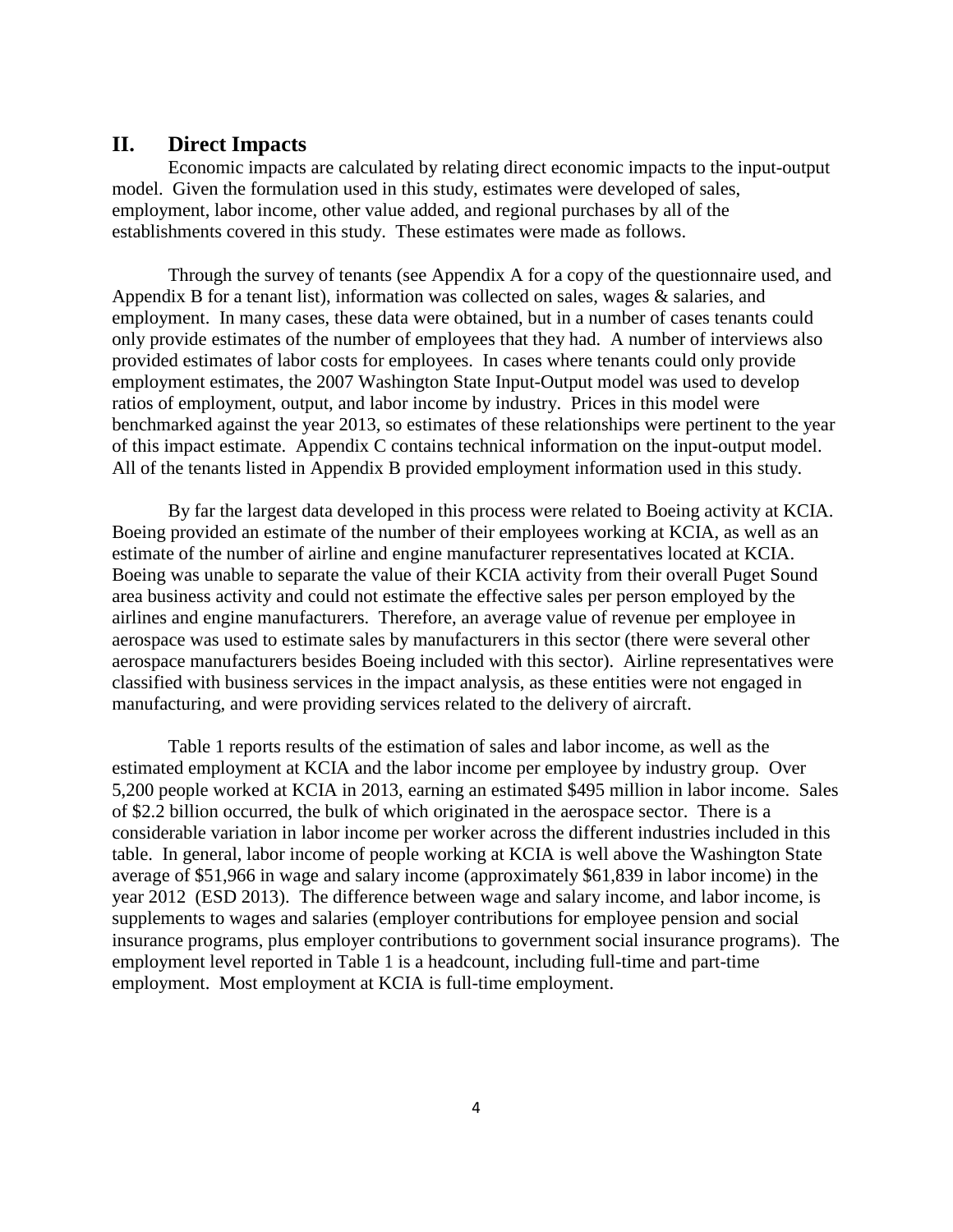|                      |               |            | Labor         | Labor      |
|----------------------|---------------|------------|---------------|------------|
|                      | <b>Sales</b>  |            | Income        | Income per |
|                      | (\$ millions) | Employment | (\$ millions) | Employee   |
| Aerospace            | \$1,793.2     | 3,493      | \$409.6       | \$117,264  |
| FBO/Corporate Air    | 155.8         | 417        | 28.2          | 67,594     |
| Airlines & Air Cargo | 103.9         | 472        | 21.4          | 45,426     |
| Retail & Wholesale   | 6.2           | 30         | 1.4           | 46,547     |
| Government           | 37.7          | 407        | 16.2          | 39,804     |
| Other                | 81.7          | 390        | 18.3          | 46,900     |
| Total                | \$2,178.6     | 5,209      | \$495.1       | \$95,051   |

# **Table 1 Sales, Employment and Labor Income**

The formulation of the input-output model used in this study required the estimation of direct purchases of all KCIA tenants. These are the purchases that they make in King County in the process of producing their goods and services. The direct requirements of businesses located at KCIA were estimated as follows. We used the direct requirements coefficients in the inputoutput model for the appropriate sectors to estimate direct purchases, or utilized the estimates of labor income that came from the survey of tenants rather than the input-output coefficients. This procedure was used to estimate purchases of each of the groups of tenants identified in Table 1, and then a composite purchases vector was derived, as shown in Table 2. This table indicates purchases of \$224 million in King County related to the output of \$2.179 billion reported in Table 1.

|  | <b>Table 2 Direct Requirements (\$ millions)</b> |  |  |
|--|--------------------------------------------------|--|--|
|--|--------------------------------------------------|--|--|

|                                              | Output         |
|----------------------------------------------|----------------|
|                                              | (mils. \$2013) |
| 1. Crop Production                           | \$0.000        |
| 2. Animal Production                         | 0.001          |
| 3. Forestry and Logging                      | 0.000          |
| 4. Fishing, Hunting, and Trapping            | 0.144          |
| 5. Mining                                    | 0.001          |
| 6. Electric Utilities                        | 2.004          |
| 7. Gas Utilities                             | 1.246          |
| 8. Other Utilities                           | 0.518          |
| 9. Highway, Street, and Bridge Construction  | 0.229          |
| 10. Other Construction                       | 26.140         |
| 11. Food, Beverage and Tobacco Manufacturing | 0.412          |
| 12. Textiles and Apparel Mills               | 0.084          |
| 13. Wood Product Manufacturing               | 0.028          |
| 14. Paper Manufacturing                      | 0.127          |
| 15. Printing and Related Activities          | 0.839          |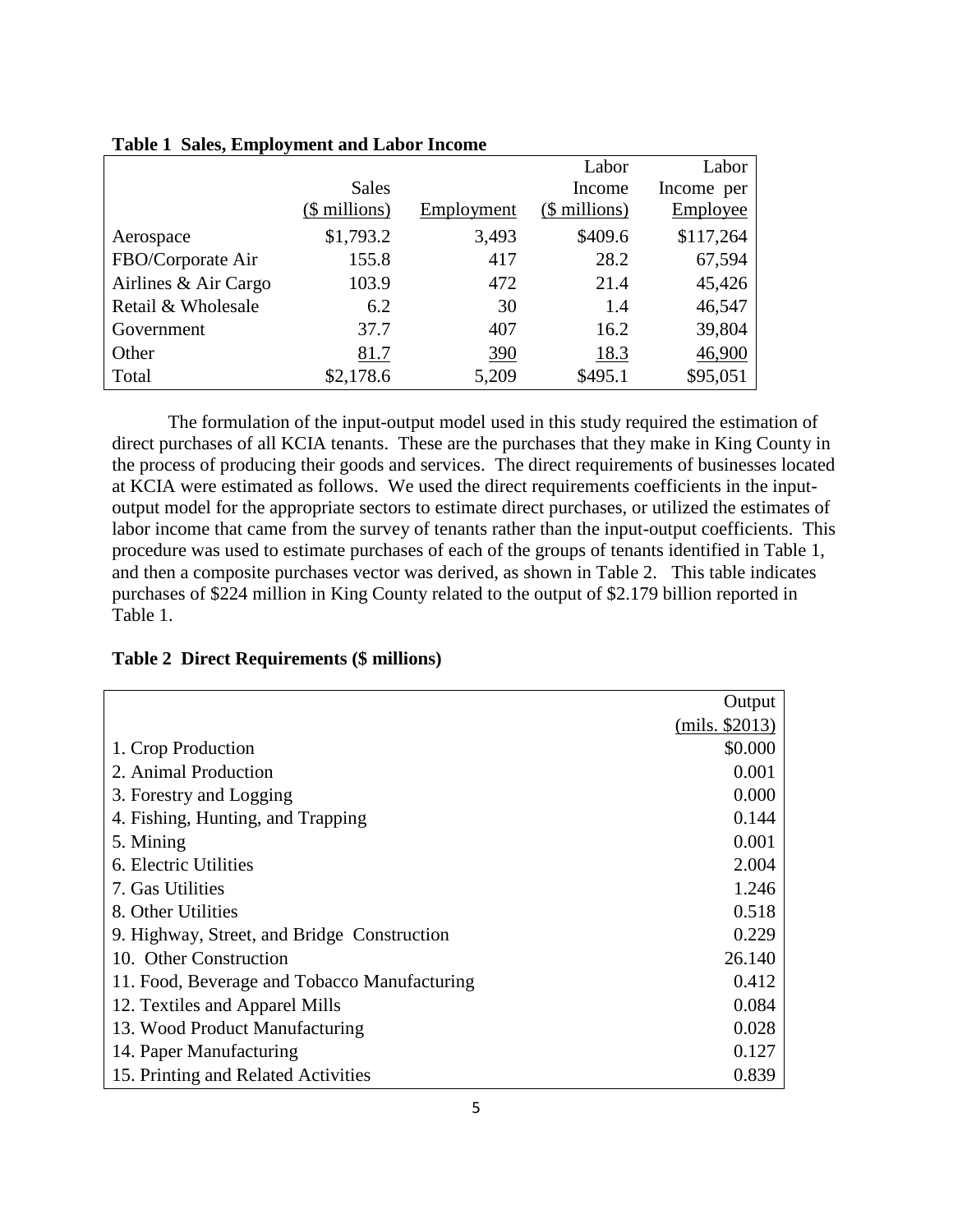| 16. Petroleum and Coal Products Manufacturing                      | 1.950         |
|--------------------------------------------------------------------|---------------|
| 17. Chemical Manufacturing                                         | 0.209         |
| 18. Nonmetallic Mineral Products Manufacturing                     | 0.075         |
| 19. Primary Metal Manufacturing                                    | 0.445         |
| 20. Fabricated Metals Manufacturing                                | 2.686         |
| 21. Machinery Manufacturing                                        | 0.661         |
| 22. Computer and Electronic Product Manufacturing                  | 2.413         |
| 23. Electrical Equipment Manufacturing                             | 0.079         |
| 24. Aircraft and Parts Manufacturing                               | 34.286        |
| 25. Ship and Boat Building                                         | 0.012         |
| 26. Other Transportation Equipment Manufacturing                   | 0.106         |
| 27. Furniture Product Manufacturing                                | 0.021         |
| 28. Other Manufacturing                                            | 0.959         |
| 29. Wholesale                                                      | 9.590         |
| 30. Non-Store Retail                                               | 0.070         |
| 31 Other Retail                                                    | 2.593         |
| 32. Air Transportation                                             | 1.123         |
| 33. Water Transportation                                           | 0.256         |
| 34. Truck Transportation                                           | 1.785         |
| 35. Other Transportation/Postal Offices                            | 5.549         |
| 36. Support Activities for Storage, Transportation and Warehousing | 22.267        |
| 37. Software Publishers & Data Processing & related services       | 8.747         |
| 38. Telecommunications                                             | 0.689         |
| 39. Other Information                                              | 0.942         |
| 40. Credit Intermediation and Related Activities                   | 4.234         |
| 41. Other Finance and Insurance                                    | 4.264         |
| 42. Real Estate and Rental and Leasing                             | 10.120        |
| 43. Legal /Accounting and Bookkeeping /Management Services         | 11.524        |
| 44. Architectural, Engineering, and Computing Services             | 14.285        |
| 45. Educational Services                                           | 5.450         |
| 46. Ambulatory Health Care Services                                | 0.350         |
| 47. Hospitals                                                      | 0.000         |
| 48. Nursing and Residential Care Facilities, Social Assistance     | 19.443        |
| 49. Arts, Recreation, and Accommodation                            | 2.443         |
| 50. Food Services and Drinking Places                              | 2.795         |
| 51. Administrative/Employment Support Services                     | 9.270         |
| 52. Waste Management/Other, and Agriculture Services               | <u>10.512</u> |
| Total                                                              | \$223.979     |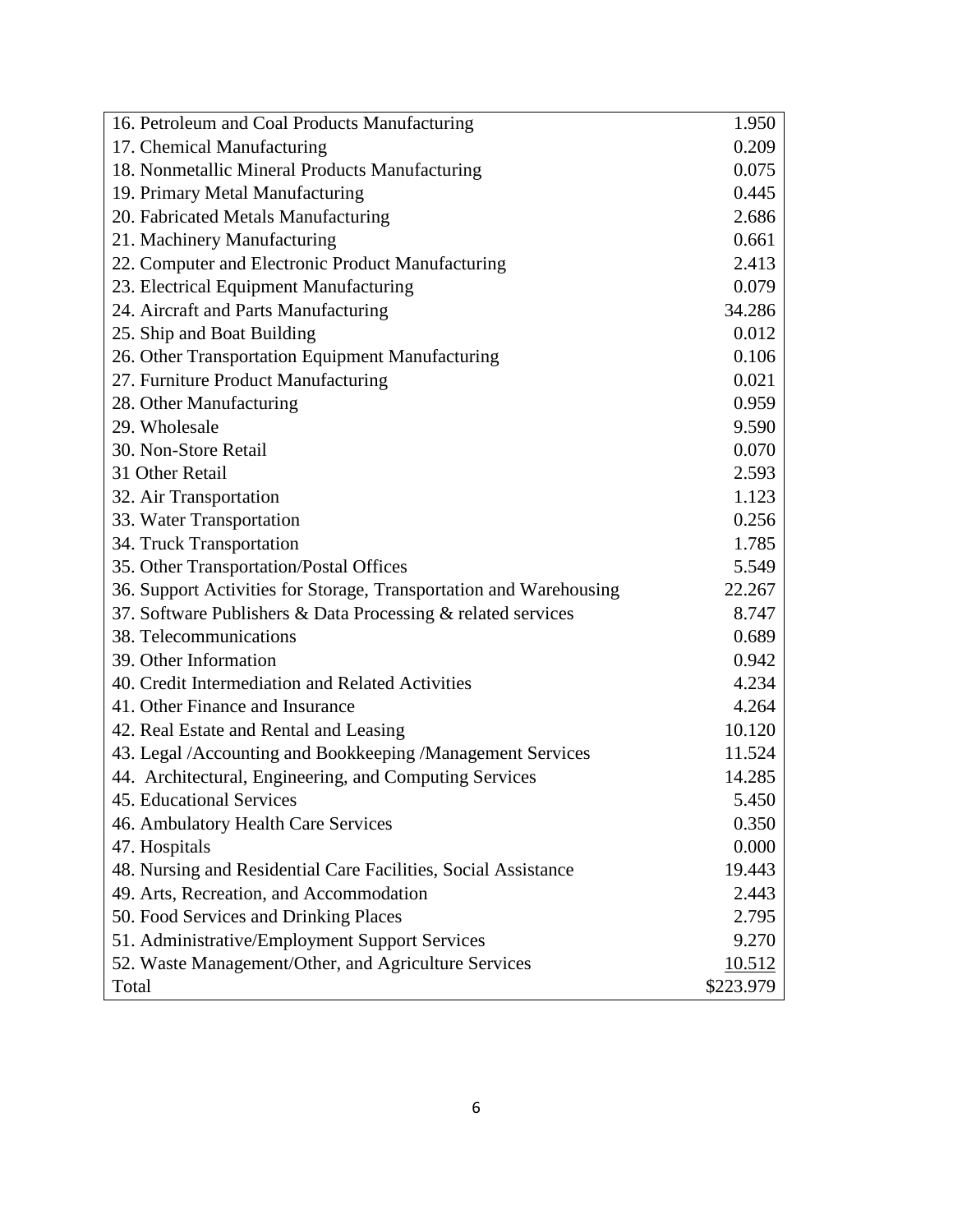# **III. Direct, Indirect and Induced Impacts**

The input-output model calculates estimates of indirect and induced effects, which are added to the direct impacts to obtain estimates of total impacts, as presented in Table 3. The \$226 million in direct purchases made from industries in King County and the \$495 million in labor income stimulate the regional economy, producing levels of output, employment, and labor income well above direct impacts reported in Tables 1 and 2. Table 3 indicates that total sales in King County related to activity at KCIA were more than \$3.5 billion in 2013 and that more than 16,300 people were employed due to the airport, and \$1.08 billion in labor income was earned as a result of activity at KCIA. The strongest impacts are felt in various service industries. A comparison of the direct impacts reported in Table 2 with the total impacts reported in Table 3 illustrates strong impacts within transportation services; retail trade; finance, insurance, and real estate; business services; health services; and other services. Impacts within the aerospace sector are very small, reflecting the relatively weak intra-industry linkage within this sector in the regional economy.

|                                                |         |                   | Labor   |
|------------------------------------------------|---------|-------------------|---------|
|                                                | Output  |                   | Income  |
|                                                | (Mils.  |                   | (Mils.  |
|                                                | \$2013) | <b>Employment</b> | \$2013) |
| 1. Crop Production                             | \$0.102 |                   | \$0.032 |
| 2. Animal Production                           | 0.062   | $\boldsymbol{0}$  | 0.019   |
| 3. Forestry and Logging                        | 0.037   | $\overline{0}$    | 0.007   |
| 4. Fishing, Hunting, and Trapping              | 2.264   | 6                 | 0.657   |
| 5. Mining                                      | 2.596   | 11                | 0.525   |
| 6. Electric Utilities                          | 32.673  | 47                | 10.517  |
| 7. Gas Utilities                               | 8.240   | 5                 | 0.620   |
| 8. Other Utilities                             | 6.649   | 24                | 1.813   |
| 9. Highway, Street, and Bridge Construction    | 16.903  | 48                | 4.001   |
| 10. Other Construction                         | 99.619  | 362               | 23.381  |
| 11. Food, Beverage and Tobacco Manufacturing   | 18.982  | 29                | 1.593   |
| 12. Textiles and Apparel Mills                 | 1.779   | 8                 | 0.347   |
| 13. Wood Product Manufacturing                 | 0.474   | $\mathbf{1}$      | 0.077   |
| 14. Paper Manufacturing                        | 1.362   | $\overline{2}$    | 0.174   |
| 15. Printing and Related Activities            | 4.642   | 26                | 1.426   |
| 16. Petroleum and Coal Products Manufacturing  | 7.212   | $\overline{0}$    | 0.089   |
| 17. Chemical Manufacturing                     | 0.714   | 1                 | 0.141   |
| 18. Nonmetallic Mineral Products Manufacturing | 4.147   | 10                | 0.640   |
| 19. Primary Metal Manufacturing                | 0.541   | $\mathbf{1}$      | 0.078   |
| 20. Fabricated Metals Manufacturing            | 4.666   | 17                | 0.990   |

#### **Table 3 Direct, Indirect, and Induced Impacts**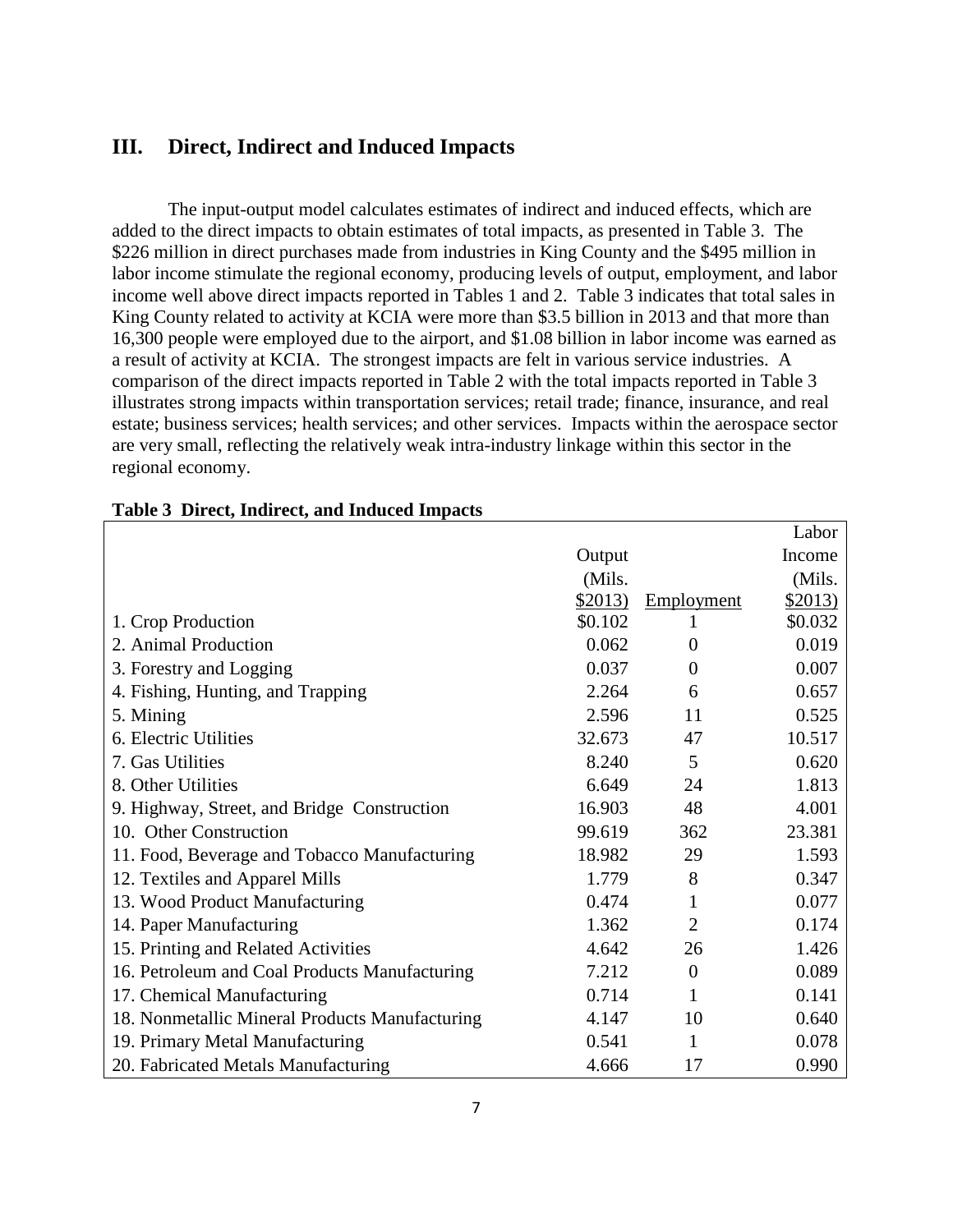| 21. Machinery Manufacturing                             | 2.617      | 5              | 0.396          |
|---------------------------------------------------------|------------|----------------|----------------|
| 22. Computer and Electronic Product Manufacturing       | 3.505      | 10             | 1.036          |
| 23. Electrical Equipment Manufacturing                  | 0.399      | 1              | 0.063          |
| 24. Aircraft and Parts Manufacturing                    | 1742.558   | 3,101          | 372.223        |
| 25. Ship and Boat Building                              | 0.180      | 1              | 0.052          |
| 26. Other Transportation Equipment Manufacturing        | 0.942      | $\overline{2}$ | 0.109          |
| 27. Furniture Product Manufacturing                     | 0.664      | $\overline{4}$ | 0.175          |
| 28. Other Manufacturing                                 | 3.105      | 11             | 0.588          |
| 29. Wholesale                                           | 74.031     | 321            | 25.606         |
| 30. Non-Store Retail                                    | 3.422      | 26             | 0.896          |
| 31 Other Retail                                         | 129.116    | 1,330          | 50.964         |
| 32. Air Transportation                                  | 118.179    | 496            | 23.476         |
| 33. Water Transportation                                | 5.463      | 12             | 1.150          |
| 34. Truck Transportation                                | 18.147     | 106            | 5.781          |
| 35. Other Transportation/Postal Offices                 | 17.436     | 97             | 6.978          |
| 36. Support Activities for Storage, Transportation      | 229.253    | 607            | 42.245         |
| and Warehousing                                         |            |                |                |
| 37. Software Publishers & Data Processing & related     | 21.790     | 42             | 7.530          |
| services                                                |            |                |                |
| 38. Telecommunications                                  | 55.210     | 99             | 9.125          |
| 39. Other Information                                   | 20.740     | 99             | 9.188          |
| 40. Credit Intermediation and Related Activities        | 94.752     | 173            | 17.343         |
| 41. Other Finance and Insurance                         | 72.221     | 349            | 23.101         |
| 42. Real Estate and Rental and Leasing                  | 48.277     | 464            | 9.654          |
| 43. Legal /Accounting and Bookkeeping                   | 160.658    | 1,210          | 89.917         |
| /Management Services                                    |            |                |                |
| 44. Architectural, Engineering, and Computing           | 36.716     | 232            | 19.578         |
| Services                                                |            |                |                |
| 45. Educational Services                                | 29.881     | 323            | 10.081         |
| 46. Ambulatory Health Care Services                     | 73.318     | 532            | 37.903         |
| 47. Hospitals                                           | 53.558     | 262            | 19.951         |
| 48. Nursing and Residential Care Facilities, Social     | 54.339     | 809            | 24.772         |
| Assistance                                              |            |                |                |
| 49. Arts, Recreation, and Accommodation                 | 50.336     | 580            | 18.626         |
| 50. Food Services and Drinking Places                   | 68.862     | 915            | 21.025         |
| 51. Administrative/Employment Support Services          | 34.075     | 624            | 23.699         |
| 52. Waste Management/Other, and Agriculture<br>Services | 95.974     | 748            | 31.141         |
| State & Local Government                                |            | <u>2,145</u>   | <u>128.621</u> |
| Total                                                   | \$3533.389 | 16,336         | \$1080.122     |
|                                                         |            |                |                |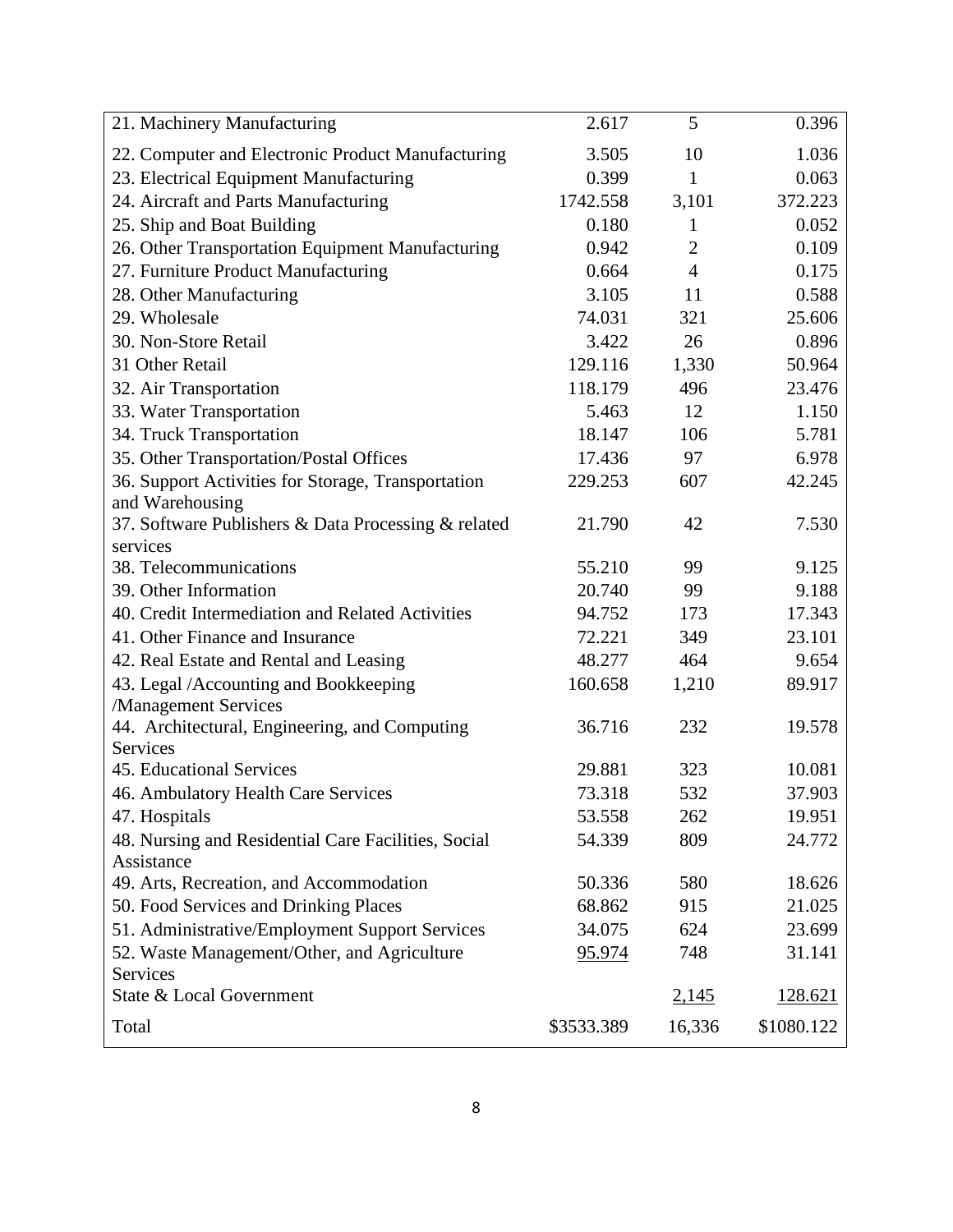Table 3 reports 2,145 jobs in state and local government supported by economic activity at KCIA. State and local government is not a sector endogenous to the input-output transactions matrix. However, state and local government is included in the input-output model, explicitly in final demand, and implicitly in "other value added." In the formulation of the input-output multiplier system used in all four KCIA economic impact studies state and local government has been endogenous to the direct, indirect, and induced matrix of output multipliers (See Appendix C). In the current version of this model coefficients relating employment and labor income were included with the model, resulting in the state and local government estimates contained in Table 3. The previous versions of the model used in the KCIA economic impact studies did not include these state and local government employment and labor income coefficients, although they could have been included. Total economic impacts without the inclusion of state and local government would be 14,191 jobs. Government jobs reported in Table 1 are not included in the state and local government statistic in Table 3. Consistent with prior KCIA economic impact studies these direct government jobs were classified in business services, and economic impacts are modelled as if they were a part of the business services sector.

The input-output model has a different multiplier for each sector. It is possible to develop summary or aggregate multipliers for the three measures of impact reported in this study. Table 4 reports these aggregate multipliers. They were calculated by dividing the total impacts for each category of impact by the direct impact measures. For example, the 5,209 people directly employed at KCIA support a total of 16,336 jobs in the regional economy, or 3.14 jobs for each direct job at KCIA. The same computational process was used to derive the output and labor income multipliers contained in Table 4. Table 4 reports two sets of multipliers for employment and labor income—values that include and exclude indirect and induced state and local government.

|              |       | Excluding Indirect & Induced |
|--------------|-------|------------------------------|
|              | Total | State & Local Govt.          |
| Output       | 1.62  | 1.62                         |
| Employment   | 3.14  | 2.73                         |
| Labor Income | 2.19  | 1.92                         |

# **Table 4 Aggregate Multipliers**

A more compact version of Table 3 is reported in Table 5. This table distinguishes between manufacturing and non-manufacturing impacts, and also separates non-manufacturing into two service industry components and a non-services grouping. Impacts of KCIA are distributed broadly across each of these aggregate groupings of sectors in the input-output model, except for the small impacts in natural resources and utilities.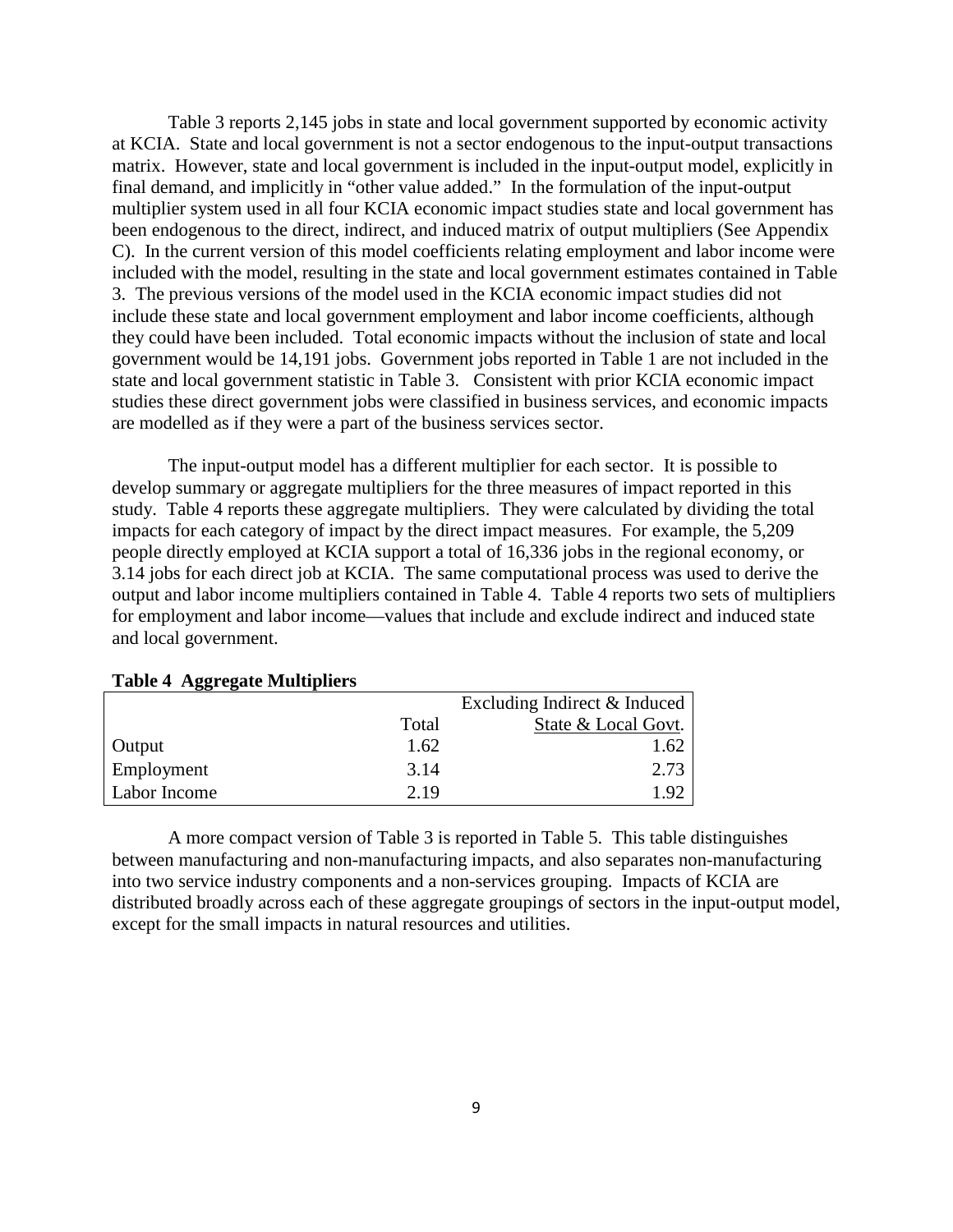|                                        | Output<br>(\$ Millions) | Employment | Labor Income<br>(\$ Millions) |
|----------------------------------------|-------------------------|------------|-------------------------------|
| <b>Natural Resources and Utilities</b> | \$52.624                | 94         | \$14.192                      |
| <b>Construction and Manufacturing</b>  | \$1,915.012             | 3,639      | \$407.579                     |
| Retail and Wholesale Trade             | \$206.569               | 1,678      | \$77.466                      |
| Producer and Transport Services        | \$932.916               | 4,610      | \$288.765                     |
| Consumer Services & S&L Govt.          | \$426.268               | 6,315      | \$292.120                     |
| Total                                  | \$3,533.389             | 16,336     | \$1,080.122                   |

# **Table 5 Summary of Direct, Indirect and Induced Impacts**

# *Puplic Sector Revenues*

Business activity in King County related to KCIA leads to collections of state B&O taxes, while the spending of labor income yields sales tax revenues to the State of Washington and local governments. It also produces fuel tax revenues to the Federal Government, and a Fuel Flowage Fee to King County. Table 6 presents estimates of these public sector revenues for the year 2013. The B&O tax revenues were calculated by multiplying the sales of each sector by estimated collections per dollar of output and summed across the sectors to yield the total reported in Table 6. State and local sales tax impacts were estimated as a function of labor income and personal income, as well as a percentage of retail and food services sales at KCIA. Other tax revenues accrue to state and local governments because of business activity at KCIA, but data were not available to calculate these tax impacts. These additional taxes include property taxes, auto rental taxes, and hotel-motel taxes related to spending of visitors served by FBO's at KCIA.

| Tuble of Delect I until Dector Technics (9 minibilis) |          |
|-------------------------------------------------------|----------|
| State Sales Tax as a share of Labor Income            | \$32.255 |
| Local Sales Tax as a share of Labor income            | \$14.887 |
| State B&O Tax                                         | \$19.453 |
| Local B&O Tax                                         | \$10.548 |
| State Sales Tax on Retail and Food Services           | \$0.436  |
| Local Sales Tax on Retail and Food Service            | \$0.201  |
| otal State and Local Taxes                            | \$77.780 |
| FAA Jet Fuel Tax                                      | \$4.796  |
| King County Fuel Flowage Fee                          | \$1.720  |

# **Table 6 Select Public Sector Revenues (\$ millions)**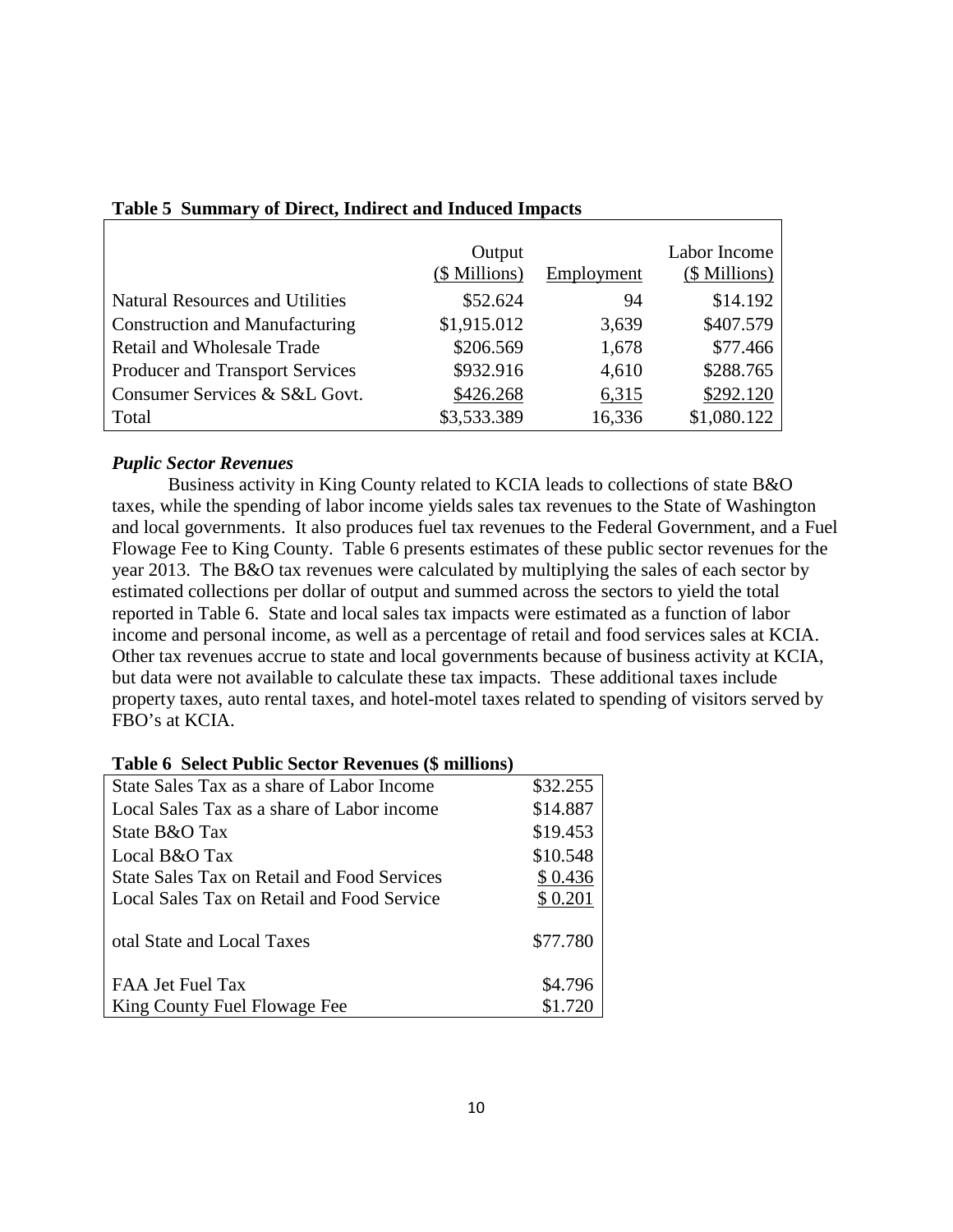# **New Money Impacts**

A second measure of economic impact is referred to as "new money." The previous section presented estimates of economic impacts for all spending taking place at KCIA in 2013. Some of this was spending made by local residents or businesses for goods and services that could be produced someplace else in King County if the airport were not sited here. However, a significant proportion of the activity at the airport involves non-local demand and is production taking place locally that would not occur in the region if the airport were not located here. Table 7 presents estimates of the new money or export share of activity by major industry category at KCIA. The share of markets of KCIA tenants that were made in King County was ascertained in the survey of tenants; this survey is the basis for estimating the level of new money activity taking place at the airport. Clearly, in the aggregate new money accounts for the bulk of revenues and jobs at KCIA. Direct government employment at KCIA is divided between federal agencies such as Homeland Security and the Army National Guard. It was presumed that the revenue to these federal agencies was directly from the federal government, even though some of them are performing services for tenants at the airport (such as the flight control tower services provided by the FAA).

| Tuble / Two brone, Estimates of Stress and Employment |                    |            |  |  |
|-------------------------------------------------------|--------------------|------------|--|--|
| <b>Sales</b>                                          | % New              |            |  |  |
| (\$ Millions)                                         | <b>Money Sales</b> | Employment |  |  |
| \$1790.699                                            | 99.9%              | 3,488      |  |  |
| FBO & Corporate Air<br>54.344                         | 34.9%              | 97         |  |  |
| Airlines & Air Cargo<br>64.833                        | 62.4%              | 294        |  |  |
| 1.752                                                 | 28.2%              | 8          |  |  |
| 22.725                                                | 60.3%              | 246        |  |  |
| 14.452                                                | 17.7%              | <u>132</u> |  |  |
| \$1948.806                                            | 89.5%              | 4,266      |  |  |
|                                                       |                    |            |  |  |

**Table 7 New Money Estimates of Sales and Employment**

Through the use of the same methodology as described above for total sales, estimates were made of the economic impact of new money demands and direct requirements. Table 8 presents summary impacts from these new money estimates, which are proportionally similar to the impacts reported in Tables 3 and 5. However, these impacts are not exactly proportional due to the variation in the share of sales of the different sectors included in this study that are new money and the varying distributions of direct requirements across the sectors included in this study. New money output impacts are approximately 85% of the total output impacts, while for employment and labor income the comparable percentages are 81% and 81% respectively. This analysis indicates that King County's economy has 13,205 jobs supported by new money; most of the direct jobs reported in Table 7 would not be created in King County without KCIA.. The employment impacts would be  $11,377$  if indirect  $&$  induced state and local government were excluded, while labor income would be \$762.251 million if this government activity were excluded.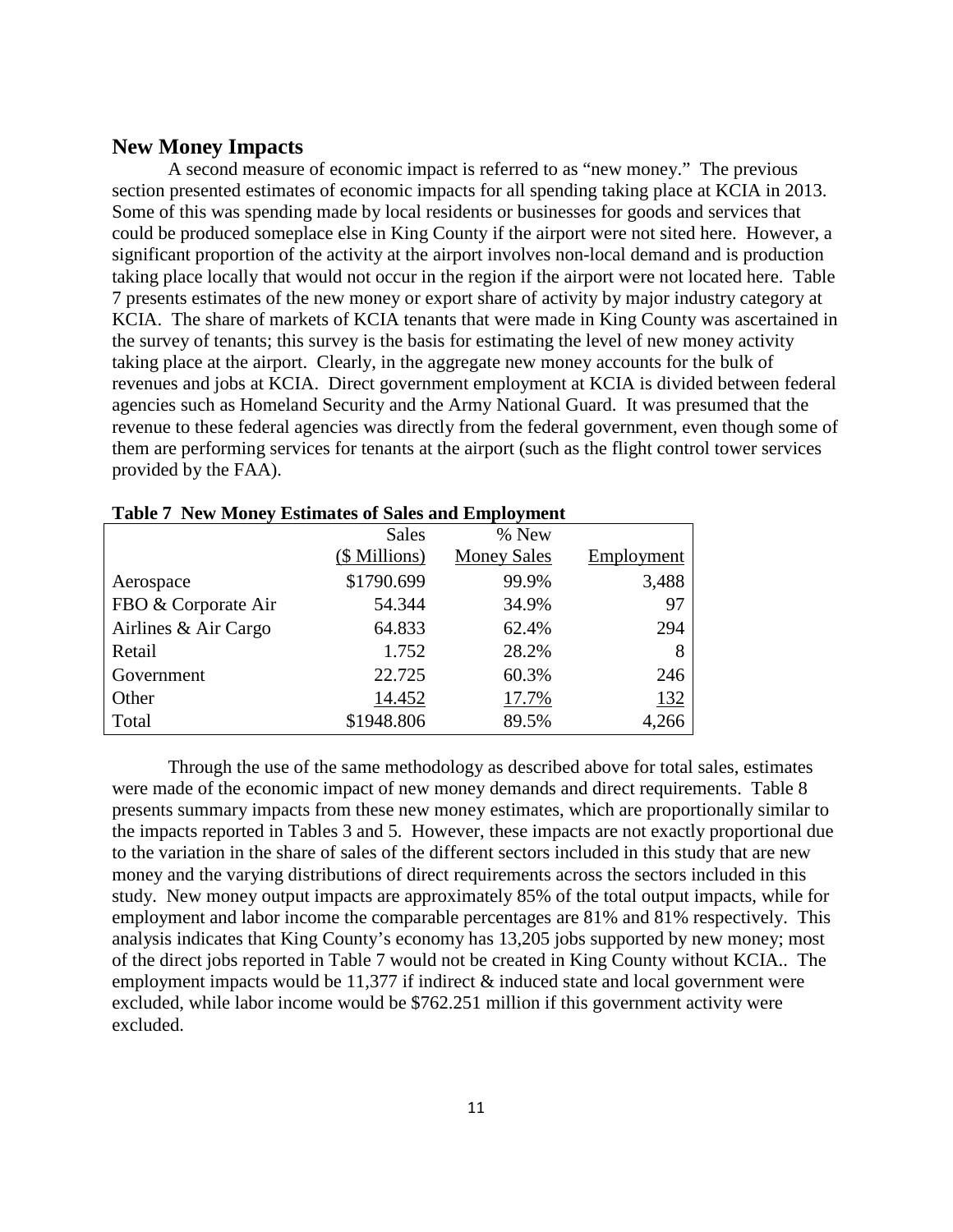|  |  |  | <b>Table 8 New Money Summary Impacts</b> |  |
|--|--|--|------------------------------------------|--|
|--|--|--|------------------------------------------|--|

|                                        | Output<br>(\$ Millions) | Employment | Labor Income<br>(\$ Millions) |
|----------------------------------------|-------------------------|------------|-------------------------------|
| <b>Natural Resources and Utilities</b> | \$40.779                | 74         | \$11.061                      |
| <b>Construction and Manufacturing</b>  | \$1,873.476             | 3,512      | \$354.378                     |
| Retail and Wholesale Trade             | \$163.801               | 1,340      | \$61.908                      |
| Producer and Transport Services        | \$609.258               | 3,174      | \$207.057                     |
| Consumer Services & S&L Govt.          | \$333.019               | 5,105      | \$237.421                     |
| Total                                  | \$3,020.333             | 13,205     | \$871.826                     |

The new money impacts are similar in their distribution to the overall impacts of KCIA. The domination of aerospace in the new money impact scenario is even greater than in the baseline impact estimate. However, the indirect and induced impacts of both scenarios are largely felt in the services related to the consumption-related effects associated with the spending of labor income.

A final perspective on new money is given in Table 9, which contains sales and B&O tax revenue impacts associated with the new money scenario. This table indicates that tax revenue impacts are approximately 80% of the values reported in Table 6. Data were not available to estimate the share of FAA fuel tax revenues and King County Fuel Flowage Fee

| $1000 \times 1000$ money burg and $DWQ$ and impute $\phi$ minimum |          |
|-------------------------------------------------------------------|----------|
| State sales as a share of labor income                            | \$26.035 |
| Local Sales as a share of labor income                            | \$12.016 |
| State B&O Tax                                                     | \$15.675 |
| Local B&O Tax                                                     | \$8.555  |
| State Sales on Retail & Food Services                             | \$0.143  |
| Local Sales on Retail & Food Serevices                            | \$0.066  |
| Total                                                             | \$62.490 |

|  | Table 9 New Money Sales and B&O Tax Impacts (\$ millions) |  |  |  |  |  |
|--|-----------------------------------------------------------|--|--|--|--|--|
|--|-----------------------------------------------------------|--|--|--|--|--|

In summary, KCIA created over 16,000 jobs in King County in 2013, and over 13,000 of these are "new money" jobs that would not be here if business at KCIA were not present. It generated \$3.5 billion in sales, \$1.1 billion in labor income, and \$77 million in tax revenues to state and local governments that represented net gains to the regional economy due to the presence of the airport.

It should be noted that these economic impact estimates are limited to businesses located in King County. Spending by users of the airport also lead to production located elsewhere in the state economy. This results in other economic impacts in Washington State that are not captured in this study. For example, fuel sold at the airport is not refined in King County, but much of it is refined at petroleum refineries located in north Puget Sound. It was not possible in this study to document the larger economic impacts of KCIA on the Central Puget Sound region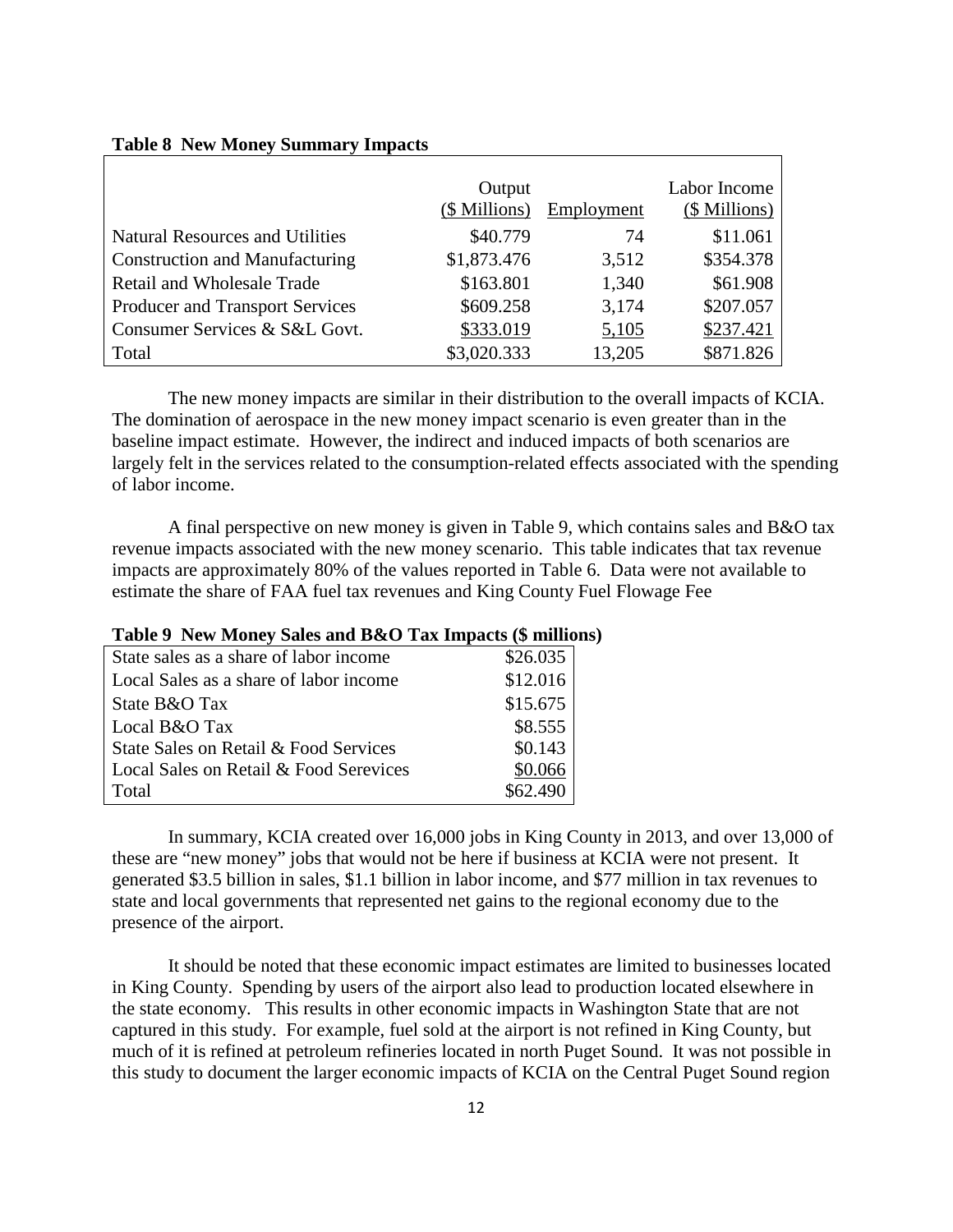or Washington State economies. If measures of spending related to production elsewhere in the state economy had been measured, the economic impacts would be higher than documented in this report.

# **IV. Markets and Changes in Business Activity**

Table 10 reports the market composition of different types of tenants at KCIA. These data are based on the survey of tenants. The dominant aerospace sector is estimated to have almost entirely industry clients, although there may be some military activity that would have federal government revenue. Data used for this project could not isolate these possible military markets for the aerospace sector. Given the dominance of the aerospace sector, overall (total) market orientation is largely to industry, with small aggregate household and government markets. Revenue in the government sector is dominated by the employment at federal establishments, followed by employment in the KCIA office. The "other" category includes organizations such as the Museum of Flight, and activities such as flight training and instrument repair services; estimates in Table 10 are weighted by total values of sales. The markets of air cargo carriers are difficult to estimate, as carriers such as UPS do not have detailed accounting information on the split between household and industry markets for the parcels they are moving through KCIA.

|                    | Industry | Households | S&L Govt. | Fed. Govt. | Total  |
|--------------------|----------|------------|-----------|------------|--------|
| Aerospace          | 99.9%    | 0.1%       | 0.0%      | 0.0%       | 100.0% |
| FBO/Corporate Air  | 95.1%    | 2.0%       | 0.6%      | 2.3%       | 100.0% |
| Airlines/Air Cargo | 55.2%    | 19.4%      | 12.9%     | 12.5%      | 100.0% |
| Retail & Wholesale | 64.3%    | 25.9%      | 9.8%      | $0.0\%$    | 100.0% |
| Government         | 39.5%    | 0.2%       | $0.0\%$   | 60.3%      | 100.0% |
| Other              | 60.4%    | 25.2%      | 9.6%      | 4.8%       | 100.0% |
| Total              | 94.8%    | 2.2%       | 1.0%      | 2.0%       | 100.0% |

#### **Table 10 Current Market Composition**

The survey also documented the share of markets of each type of tenant that were located in King County. Table 11 reports these market shares. In the aggregate, it is estimated that 10.5% of total sales are made to clients located in King County. Aerospace has almost no current account sales in King County, while most of the revenue to FBO/corporate air and retail and establishments come from local sources. Airlines/air cargo carriers, government, and "other" businesses have split markets, with about 40% of their revenue from local sources, and 60% from outside King County.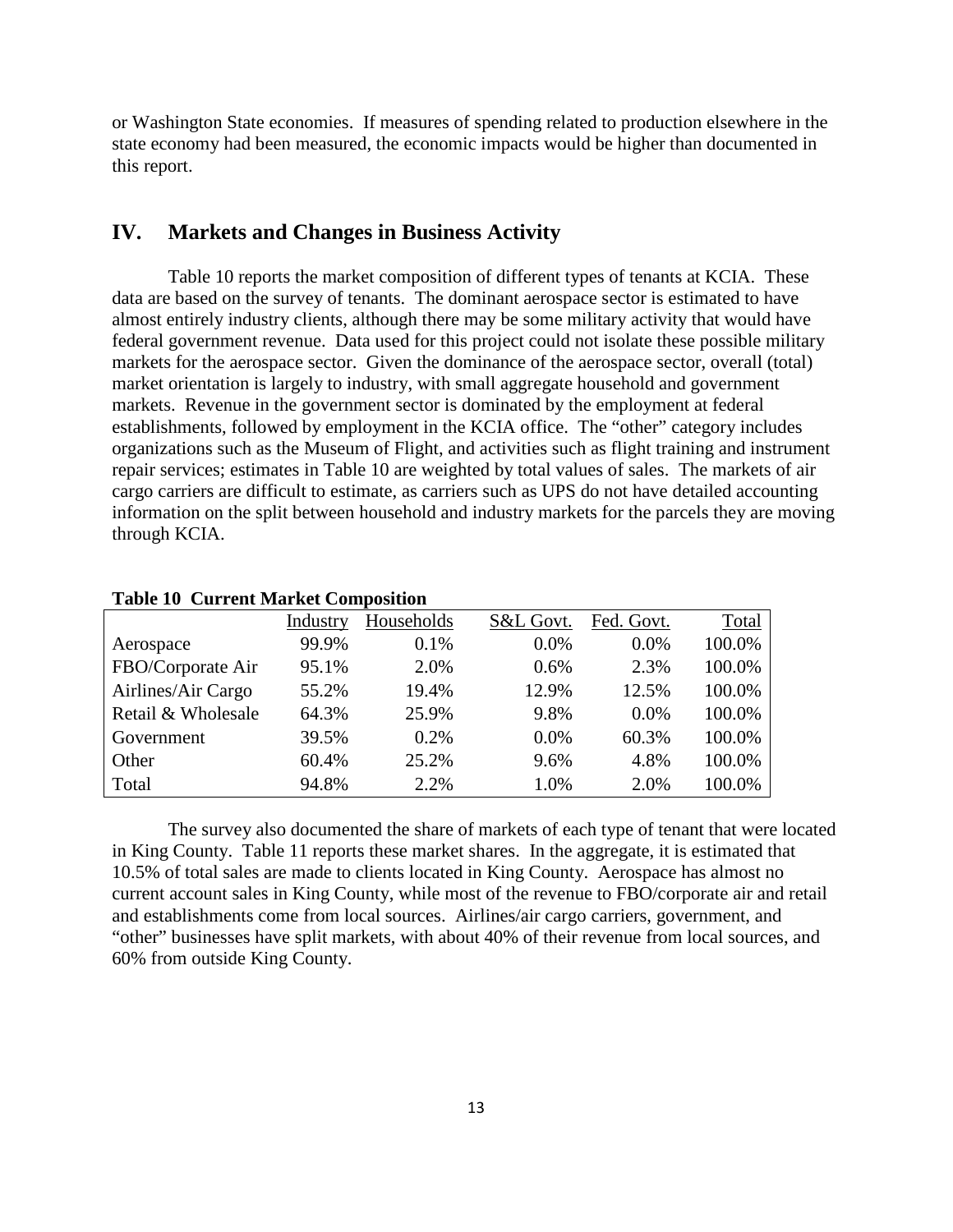|                    | % King County |
|--------------------|---------------|
| Aerospace          | 0.1%          |
| FBO/Corporate Air  | 65.1%         |
| Airlines/Air Cargo | 37.6%         |
| Retail & Wholesale | 71.8%         |
| Government         | 39.7%         |
| Other              | 48.7%         |
| Total              | 10.5%         |

#### **Table 11 Share of Markets in King County**

#### *Market Trends*

Several questions were included in the interviews that were aimed at better understanding changes in business activity at KCIA during the last several years. These data provide a perspective on where tenants thought that their businesses were headed in the next several years.

#### *Expected Changes in Market Composition and King County Business Activity*

Respondents to the survey were asked to estimate the share of their markets by category five years from now, and to also estimate the share of their business that would be located in King County. Tables 12 and 13 present results of these questions. Many respondents did not think that their market composition would change; the data in Table 12 are quite similar to those reported in Table 10. It should be noted that some establishments that reported current sales were unable to estimate their market composition five years from now, so the differences between Table 10 and Table 12 may not reflect a trend, but instead differences related to the sample.

|               |          | State & Local |         |               |        |
|---------------|----------|---------------|---------|---------------|--------|
|               | Industry | Households    | Govt.   | Federal Govt. | Total  |
| Aerospace     | 99.9%    | 0.1%          | $0.0\%$ | $0.0\%$       | 100.0% |
| FBO/Corporate | 95.8%    | 0.8%          | 0.6%    | 2.8%          | 100.0% |
| Air           |          |               |         |               |        |
| Airlines/Air  | 55.2%    | 15.3%         | 17.0%   | 12.5%         | 100.0% |
| Cargo         |          |               |         |               |        |
| Retail &      | 64.6%    | 26.2%         | 9.1%    | 0.0%          | 100.0% |
| Wholesale     |          |               |         |               |        |
| Government    | 39.5%    | 0.2%          | $0.0\%$ | 60.3%         | 100.0% |
| Other         | 60.4%    | 25.2%         | 9.6%    | 4.8%          | 100.0% |
| Total         | 94.8%    | 1.9%          | 1.2%    | 2.0%          | 100.0% |

#### **Table 12 Expected Composition of Markets Five Years from Now**

The expected share of markets in King County in five years is reported in Table 13. The last column of this table reports the current estimated King County market share. The overall estimated King County market share remains low, only 10.5% of total sales. Expressed alternatively, the strong export market orientation of establishments at KCIA is expected to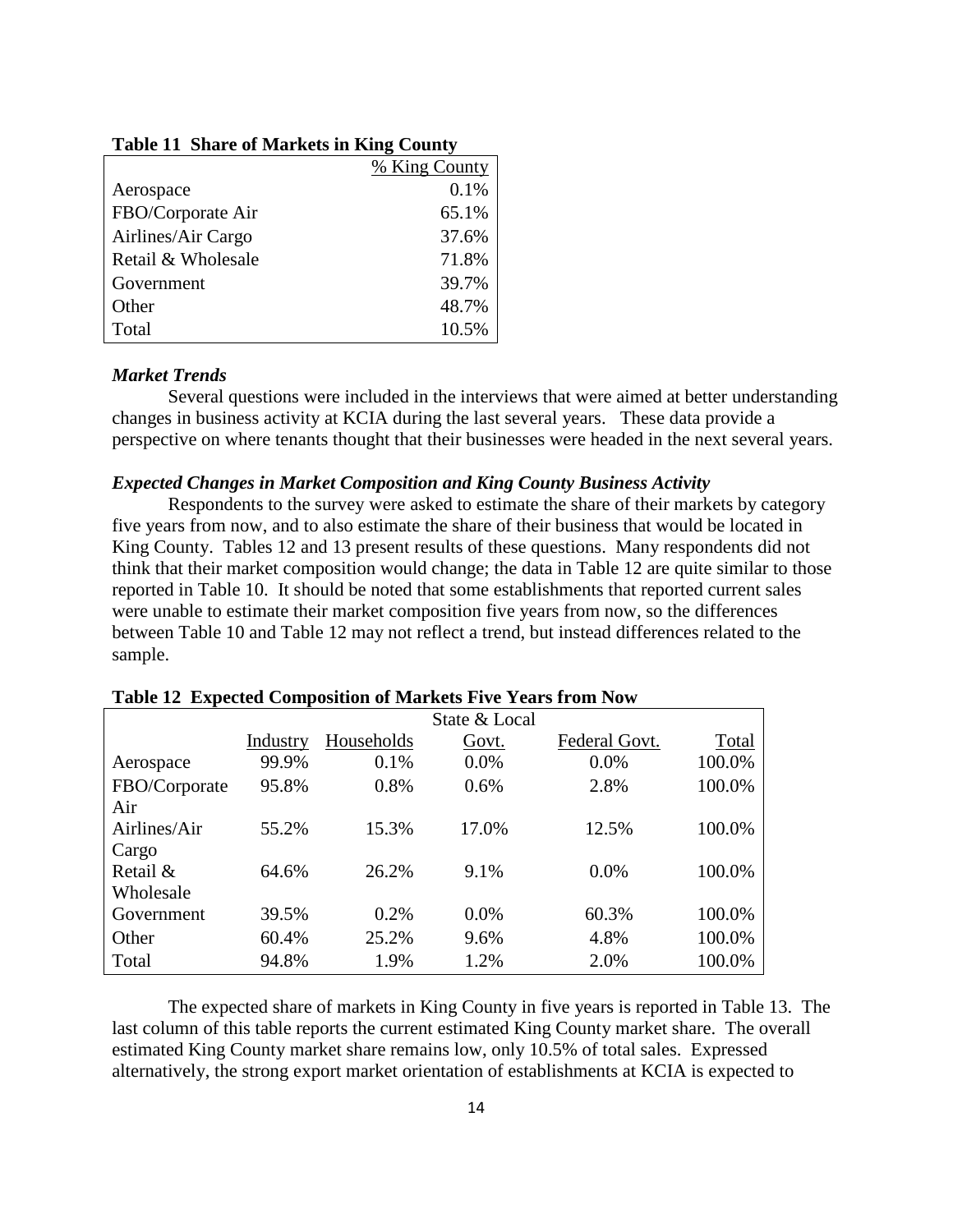continue. This strong export orientation is clearly the byproduct of the computational process, in which aerospace dominates the overall average.

|               |          |            | State $\&$  | Federal | Total | Current     |
|---------------|----------|------------|-------------|---------|-------|-------------|
|               | Industry | Households | Local Govt. | Govt.   | King  | <b>King</b> |
| Aerospace     | 0.0%     | 0.1%       | 0.0%        | $0.0\%$ | 0.1%  | 0.10%       |
| FBO/Corporate | 81.3%    | 0.6%       | 0.5%        | 0.0%    | 82.4% | 65.10%      |
| Air           |          |            |             |         |       |             |
| Airlines/Air  | 28.2%    | 8.8%       | 0.4%        | 0.2%    | 37.6% | 37.60%      |
| Cargo         |          |            |             |         |       |             |
| Retail &      | 47.2%    | 18.2%      | 6.6%        | 0.0%    | 72.0% | 71.80%      |
| Wholesale     |          |            |             |         |       |             |
| Government    | 39.5%    | 0.2%       | 0.0%        | 0.0%    | 39.7% | 39.70%      |
| Other         | 24.7%    | 15.1%      | 9.3%        | 0.0%    | 49.2% | 48.70%      |
| Total         | 8.9%     | 1.2%       | 0.4%        | 0.0%    | 10.5% | 10.50%      |

**Table 13 Expected King County Markets in Five Years (% of total sales/revenue)**

Survey respondents were asked to indicate how they thought their air-related business would change over the next two to five years. Corporate air, general aviation, cargo, flight school and "other" aviation business were the categories used for this question. None of the respondents made any comments about the "other" category, so it is excluded from Figure 1. Many tenants did not reply to this question, as it did not relate to their business. For example, The Museum of Flight does not have any business ties related to these categories of aviation activity. These questions do not apply to Boeing, as their business is not directly related to these categories. This question is most relevant to FBO/Corporate air, and air cargo tenants, and in this study most businesses in these industries did not offer text comments related to their expected change in air transport related business activity. Figure 1 reports the composition of responses received for this question. It is evident in Figure 1 that corporate air, air cargo, and flight school activity was expected to grow by most respondents. In contrast, general aviation was expected to decline by the majority of respondents mentioning this category. Selected quotes are included below by line of business activity.

**Corporate**. "Changes in government tax policy are driving clients to airports out of state." "Washington State Department of Revenue policies are causing clients to shift planes to out of state." "Stable." "Increasing back to pre-2008 levels." "Growth due to international market group." "Possible slight increase." "More travel."

**General Aviation** No comments were received about this category.

**Cargo** "Not out to grow, except when they can make a profit." "Slow growth."

**Flight School**. "Airlines starting to do more training; people are getting back into it." "Business will increase 25% to 50%."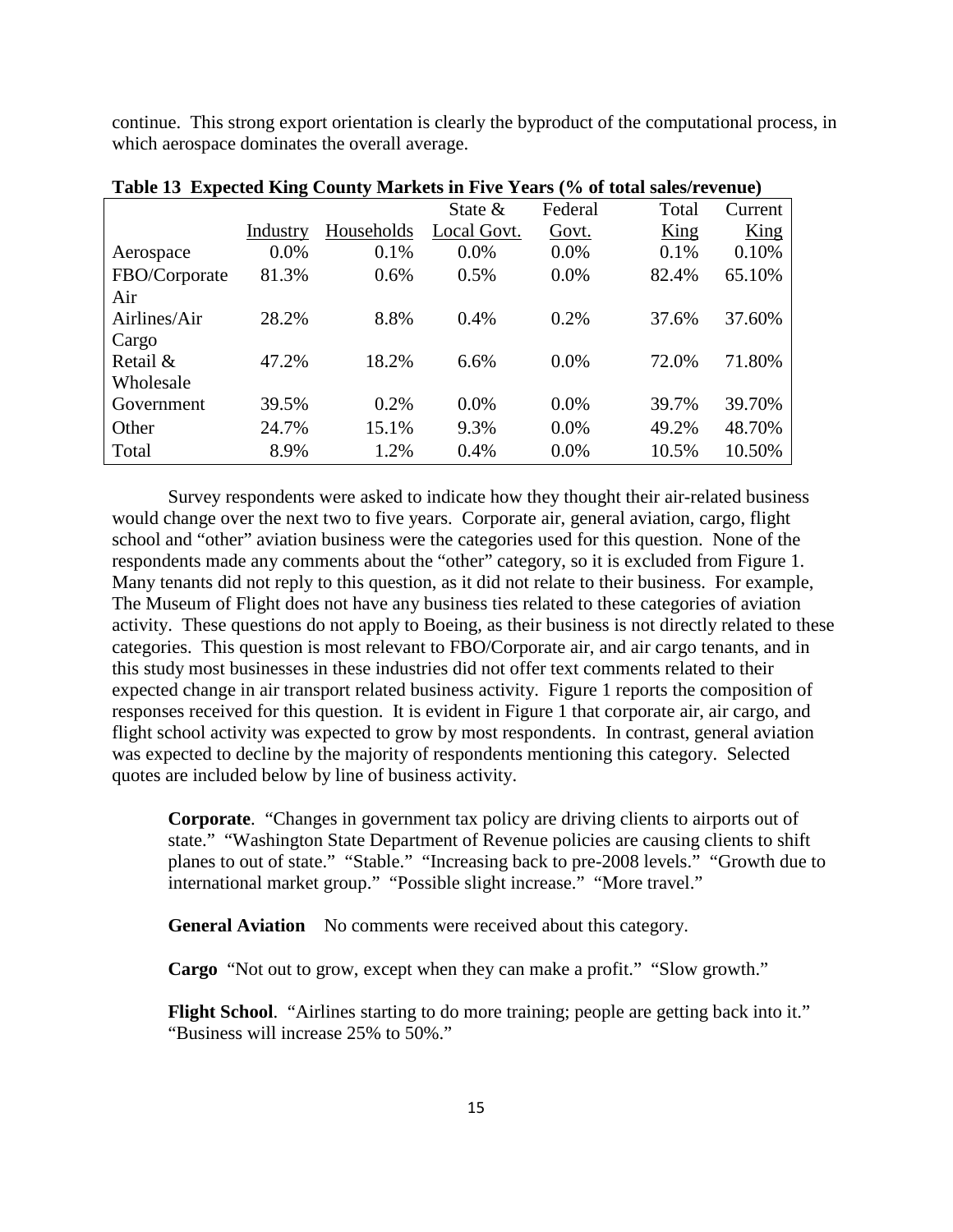

**Figure 1 Expected Changes in Lines of Air Transport Related Business Activity**

Respondents to our survey were asked if their business was up or down since the Great Recession began in the national economy in 2008. Figure 2 reports responses to this question, which was answered by about half of the businesses included in this study (most of the nonrespondents were small LLC's included in the study housed at FBO's but not surveyed). Boeing was not included in the responses to this question. A mixed picture emerges in Figure 2, with about two-thirds of the respondents having experienced a decrease or no change in their revenues. In contrast, about one-third of the respondents have had an increase in their business activity over the past five years.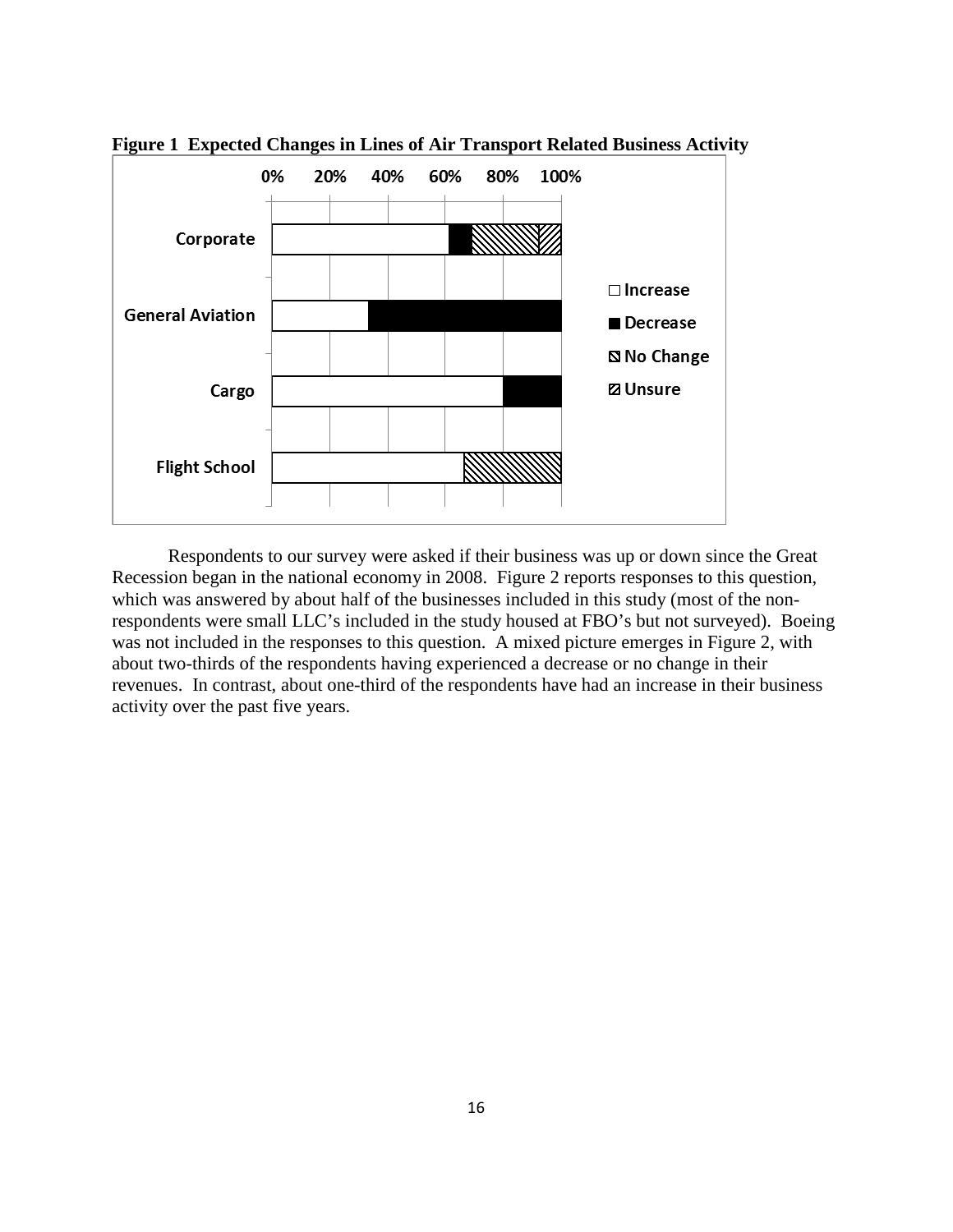**Figure 2 Change in Sales/Revenue Since 2008**



 $N=39$ 

Some respondents to the survey provided text about reasons why their business has changed. Some of these responses are reported below. They are not exact quotes, but rather summaries of what these respondents told us. Boeing was not a respondent to this question.

#### **Business Up**

"Jet traffic has increased." "General increase in exhibits and attendance." "Up about 25% to 30% due to better marketing and more office organization time." "More travel."

#### **Business Down**

"Business still down 5% from 2008." "Due to loss of subcontracting by DHL and FedEx." "Sales down by 40%." "Sales down by about 75%." "Fuel sales clearly down, in relation to taxes on fuel sales." "Was down about 20%, but now back to only down 10%." "Lost 8 clients in the last five years, but have gained them back." "Almost back, business has diversified."

#### **Business Unchanged**

"Delivery up 3% but pickup down 13%." "Was down, then up."

#### **Mixed Responses**

No comments were made by the one firm classified in this group.

Respondents were also asked how they anticipated their sales to change over the next two years (to 2015), as reported in Figure 3. This figure is a striking contrast to Figure 2, as it clearly shows overwhelming expectations for increases in sales in the next several years. Only one respondent visualized a decrease in revenues, while about one-fourth of respondents anticipated no change in business activity.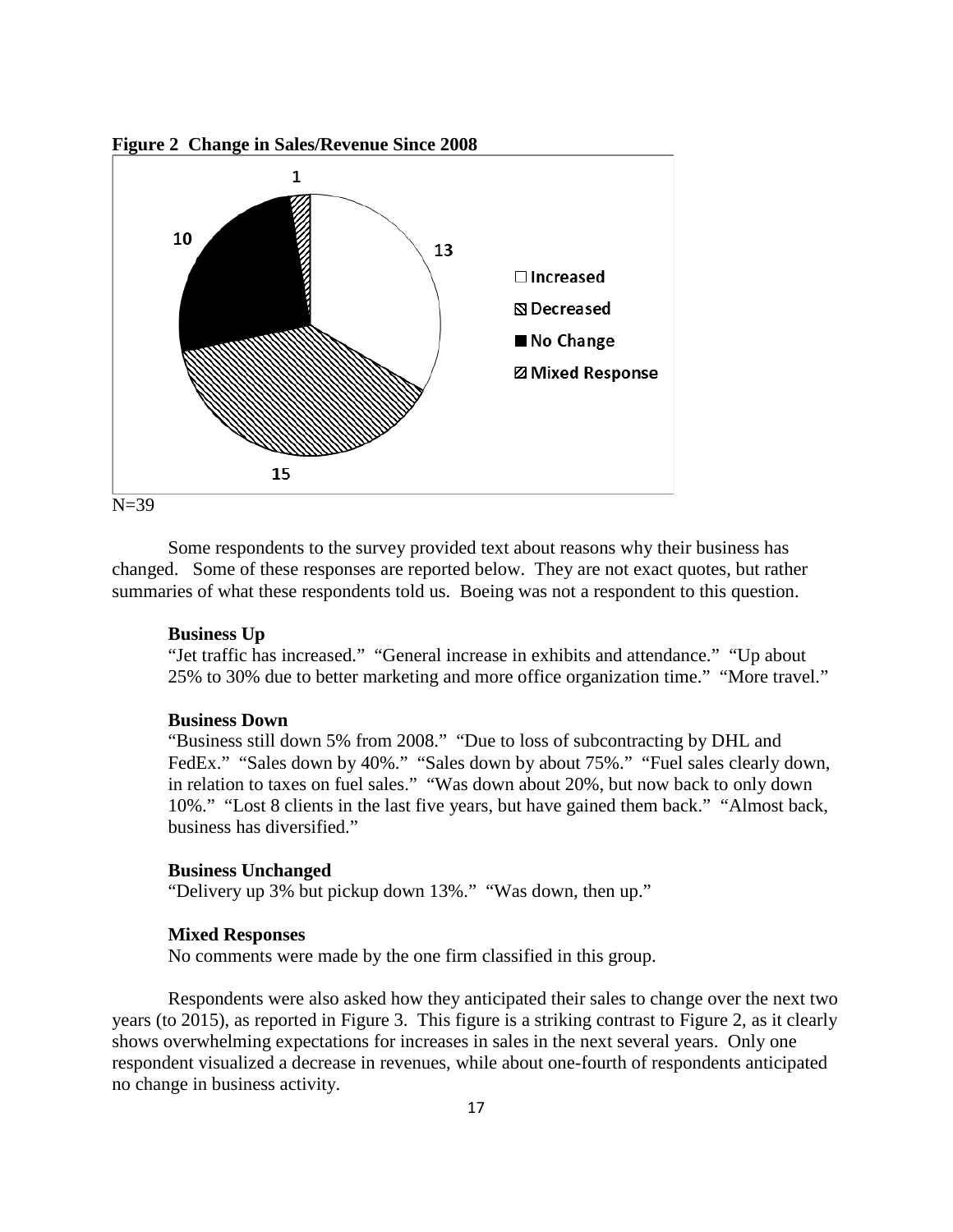

**Figure 3 Expected Change in Sales or Revenue During the Next Two Years**

Respondents offered more comments about their expected business change than they did about their recent business change. Summaries of these comments are presented below. Some are verbatim quotes, while others are summaries of notes made about conversations with tenants. While many respondents expect their business to increase, as reported in Figure 3, there are more comments anticipating no change or a decline in business.

# **Increase**

"Steady increase." "Slight increase." "Airlines starting to more training, people are getting back into it." "We will add another 3 or 4 people." "5% growth is a conservative estimate." "Hope to be back to prerecession levels." "Back up to pre-2008 levels." Will add 3 or 4 people, due to international market group." "Slow gain of 2% or 3%, not 4% or 5%." "Growth with population, but technology will reduce volume." "Growth by maybe 50%." "A gain of 10% to 20%, adding services and expanding market reach." "Slow growth."

#### **No Change in Business**

"Not out to grow." "Stable."

#### **Decrease or Mixed Response**

"Due to a movement in financial industries to electronic file transfers." "Uncertainty." "Can't guess." "Hope it will grow, not sure."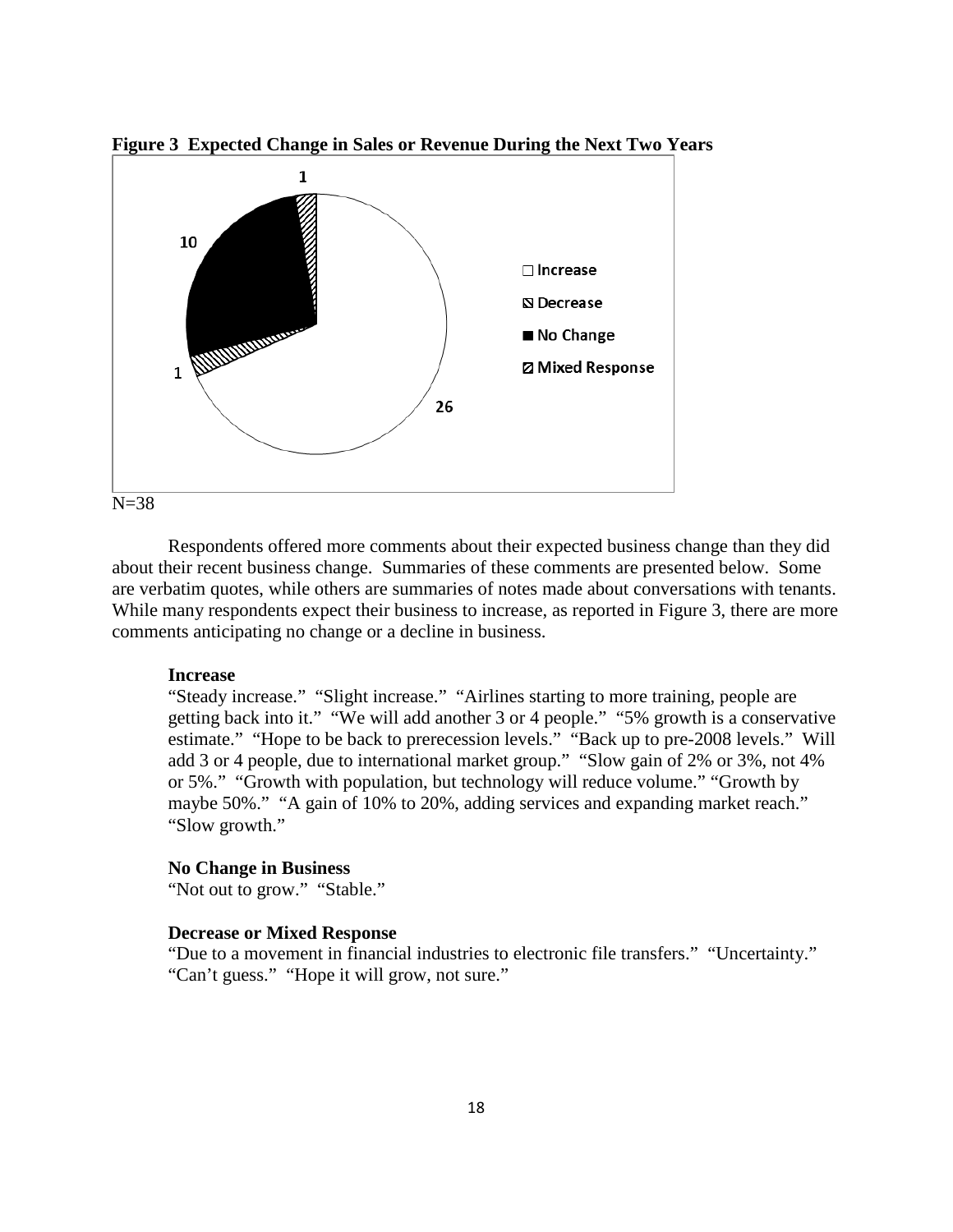# *Issues Facing Business Activity at KCIA*

The survey concluded by asking respondents what the most important issues were facing their business at KCIA, and if there were actions that KCIA could take that would help them with these issues. Table 14 reports text provided by respondents to this question. Responses are grouped into four categories, with text that captures the essence of the comments made but should not be regarded as verbatim statements. Text is first provided by those who said that their business faced some issues at KCIA, and that KCIA could take actions to help them with these issues. This is followed by those who identified issues, but did not think that King County could help them. Then, for the record, there are five respondents who said they faced no issues in their business at KCIA, and did not perceive that KCIA could take actions that could help them. Finally, three respondents said that their business did not face important issues at KCIA, but they did have suggestions of actions that KCIA could take. After these statements are reported, the text after *KC* indicates actions that respondents said KCIA could help their businesses. It should be noted that Boeing was not a respondent to this question, and responses are reported here from approximately two-thirds of the businesses included in this study. For some establishments, such as the FAA or Homeland Security, the question was not really applicable. Some establishments included in this study, such as the small LLC's found at FBO's were not interviewed. The author has reported what respondents had to say about these questions, and makes no judgment about their accuracy.

# **Table 14 Issues Facing Business Activity at KCIA and Actions that KCIA Could Take to Help Deal With These Issues**

*Issues facing businesses at KCIA and actions tenants said King County could take to help their business* 

*Issues*: Changes in government taxation policies - exemption that makes their charges less competitive, especially actions by the Washington State Revenue Dept. *KC* - King County could help them with the tax issue.

*Issues*: Sales tax charged on fuel costs, lease costs very high. Hard to compete with other airports with lower costs. *KC* – Could lower these lease costs; fuel sales clearly are impacted, losing business to other airports.

*Issue*: Sequestration - closing of tower. *KC* -- They could help with better winter operations.

*Issues*: Sequestration; customers & border control, need new hanger, process is cumbersome. *KC*: Help with Customs & Border control.

*Issue*: To develop new lines of business to replace their existing services. *KC*: Glibly said "get rid of competitors"

*Issue*: How to develop new spaces to provide their service. *KC*: Could help in the permitting for a new building.

*Issues:* Availability of land, ramp availability, would like a bigger space. *KC*: Would like to combine pickup and delivery.

*Issues*: Lease is up in a year; regulatory environment is a challenge. *KC*: Provide services to tenants that make them want to be there.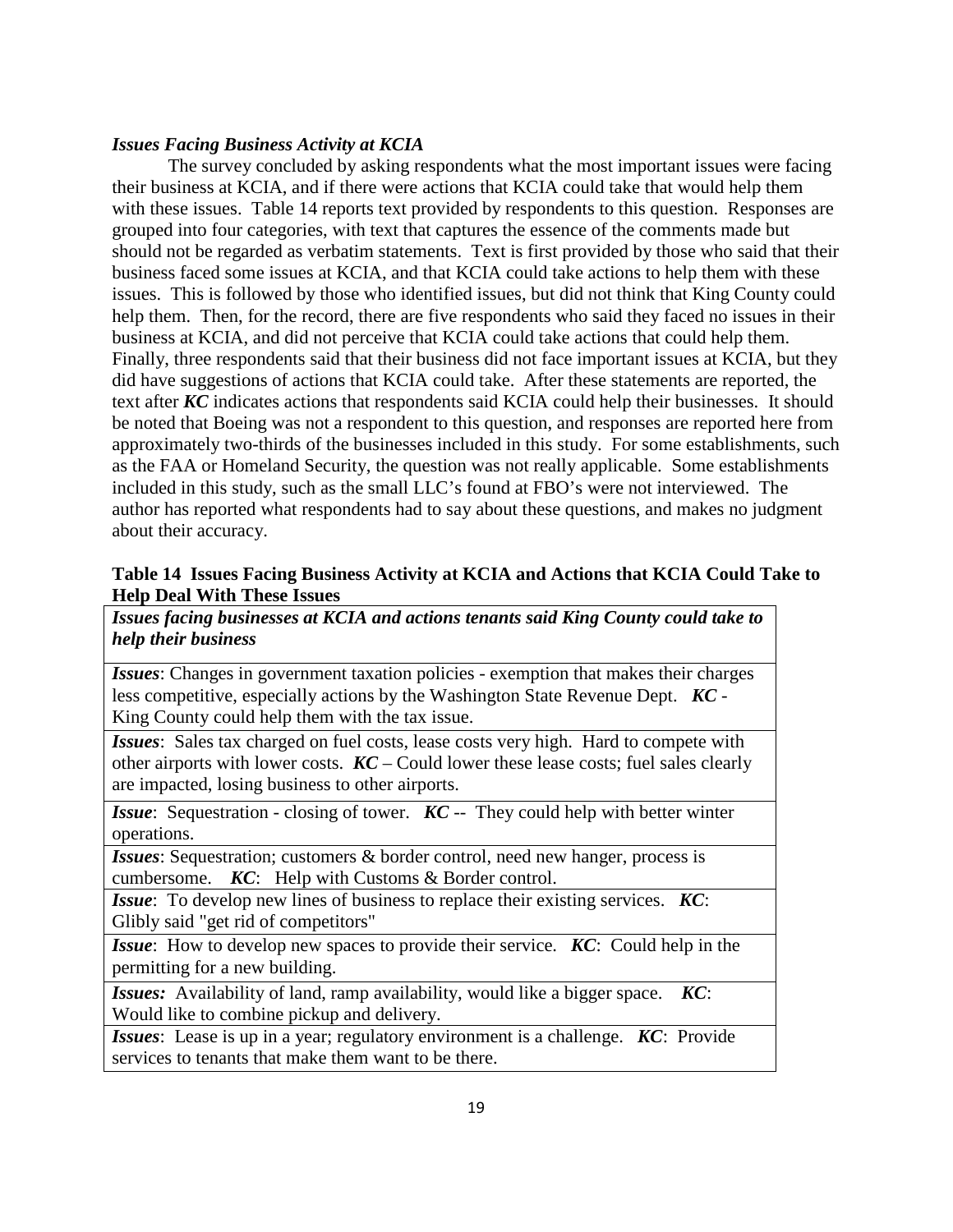*Issues:* Costs - health care, wages, safety, fuel. *KC*: Support the airport more, \$, project-wise, and also more \$ on transport infrastructure.

*Issues:* Safety, taxes( revenue dept. data requirements), price of fuel. *KC*: Be more flexible with landing fees.

*Issues*: Their business is in limbo due to redevelopment - Galvin is in negotiation for the property. *KC*: Help in finding a new site.

*Issue*: People who come in trucks from other locations steal away their business. *KC*: KC could enforce a requirement that those selling at the airport be a tenant; also a differentiated rental rate structure would help.

*Issues:* Revenue keeping pace with the cost of business. What will the market accept in rates and charge increases to maintain the current level of facility and customer service is the central question? Airport will need to balance its operation and capital budgets through strict prioritization of needs and FAA requirements. *KC*: Adopt airport strategic plan and executive and council action on proposed KK Code changes and rate increases.

*Issues*: They don't need to be located at KCIA, but they do have important local customer relations (Boeing). *KC:* Parking is an issue; and the lack of public transit.

*Issue*: Rent goes up. *KC*: Lower the rent.

*Issues facing businesses at KCIA, who feel King County cannot help them deal with these issues*

*Issue:* Cost of fuel farm inspection. **KC** – No.

*Issue:* Good access & maintenance. **KC** -No

*Issue:* Disconnect on land lease rates--slowly pushing people out. Maybe there needs to be more consideration of small operators. *KC* - No

*Issue:* Overall demand in the company, that translates into work at this location. *KC*  - No, but respondent then offered these comments: Keep up field; some issues over fuel (they do their own fuel and treatment is unfavorable due to regulations.) Also "foreign object damage"-- inconsistent policy on this (King county Police 24/7)- bother them at least once a month.

*Issues:* Ground lease - still being negotiated; fire marshal overzealous. Sequestration. *KC* - No

*Issue:* Possibly more competition. *KC* No, Not aware of anything KC could do. *Issue*: The building is to be demolished, so relocation is an issue. *KC* - No. Then said:

"The county does not care about them."

*Issue:* Demand has been problematic due to the costs of operation. *KC*: Not really much they can do.

*Issue*: Will have to move as Galvin will be redeveloping the property.  $KC - No$ .

*Issue*: Space - they will fill up the space in a few years.  $KC - No$ .

*Issue:* Hanger space. *KC* No.

*Issue*: Lack of parking. *KC* No, but it looks like they have moved to Southcenter.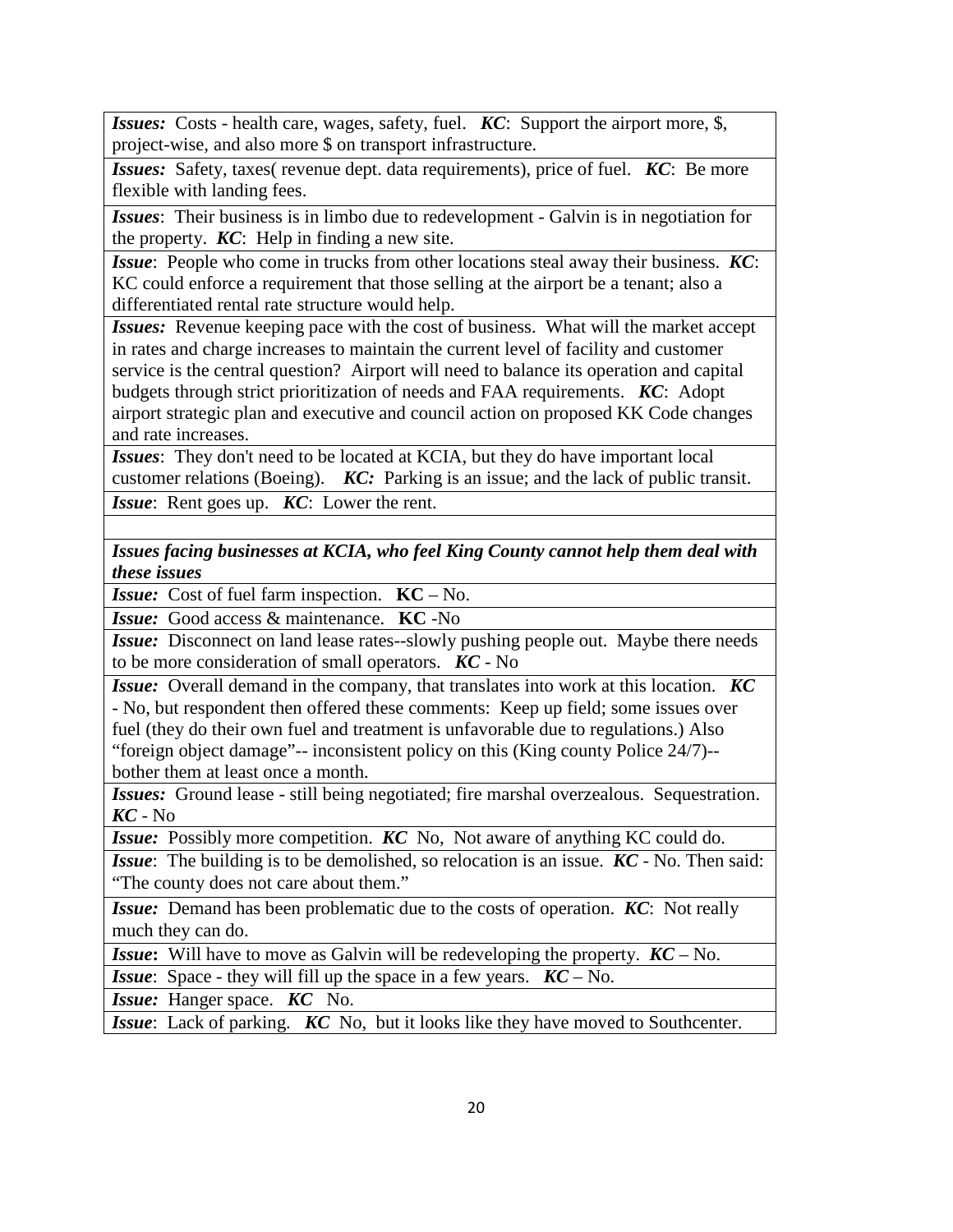*Respondents who said they faced no major issues related to their business at KCIA and who did not think that there was anything KCIA could do to help them.* None really. KC - No

None.

Nothing. No.

Not applicable.

*Respondents who said they faced no major issues related to their business at KCIA and who then offered some comments about actions that KCIA could take that would help them.*

None, but then with regard to what *King County* could do they said: "Slow in invoicing water bills. Good at Communicating. Wants more speed control on perimeter road by airport way."

None. *KC*: Better maintenance of vegetation; keep fence lines clear.

No. **KC**, Said no, but: They need more space.

# **V. Comparisons with the 1998, 2002, and 2008 KCIA Economic Impact Studies**

This study has been conducted through the utilization of methodologies almost identical to those used in the 1998, 2002 and 2008 KCIA Economic Impact Studies. This study purposefully used measurement procedures so that results could be compared results obtained in the current study with the ones benchmarked against the year 1998, 2002 and 2008. Although this was our approach, there are some differences in procedure that have influenced impact analysis outcomes and direct impact measurements. Key inputs common to the 1998, 2002, 2008 and the current studies are:

(1) Data were provided by tenants at the airport about their business activity. Employment, labor income, and sales of tenants and subtenants at the airport, were used as reported by them. It was assumed that they have provided accurate estimates of their business activity. The study was conducted on the best data available.

(2) Models of the regional economy with similar specifications, based on the Washington State input-output model were used to estimate economic impacts. There are differences in the multiplier structure in the current study and in the models used in the 1998, 2002 and 2008 studies. In 2012, a new input-output model for the Washington economy was published and benchmarked against the year 2007. The 1998 study utilized the 1987 Washington input-output study, while the 2002 study used the 1997 Washington input-output study as the basis for the King County models developed for the purpose of those studies. The 2008 study utilized the 2002 Washington input-output model as the basis for the King County economic impact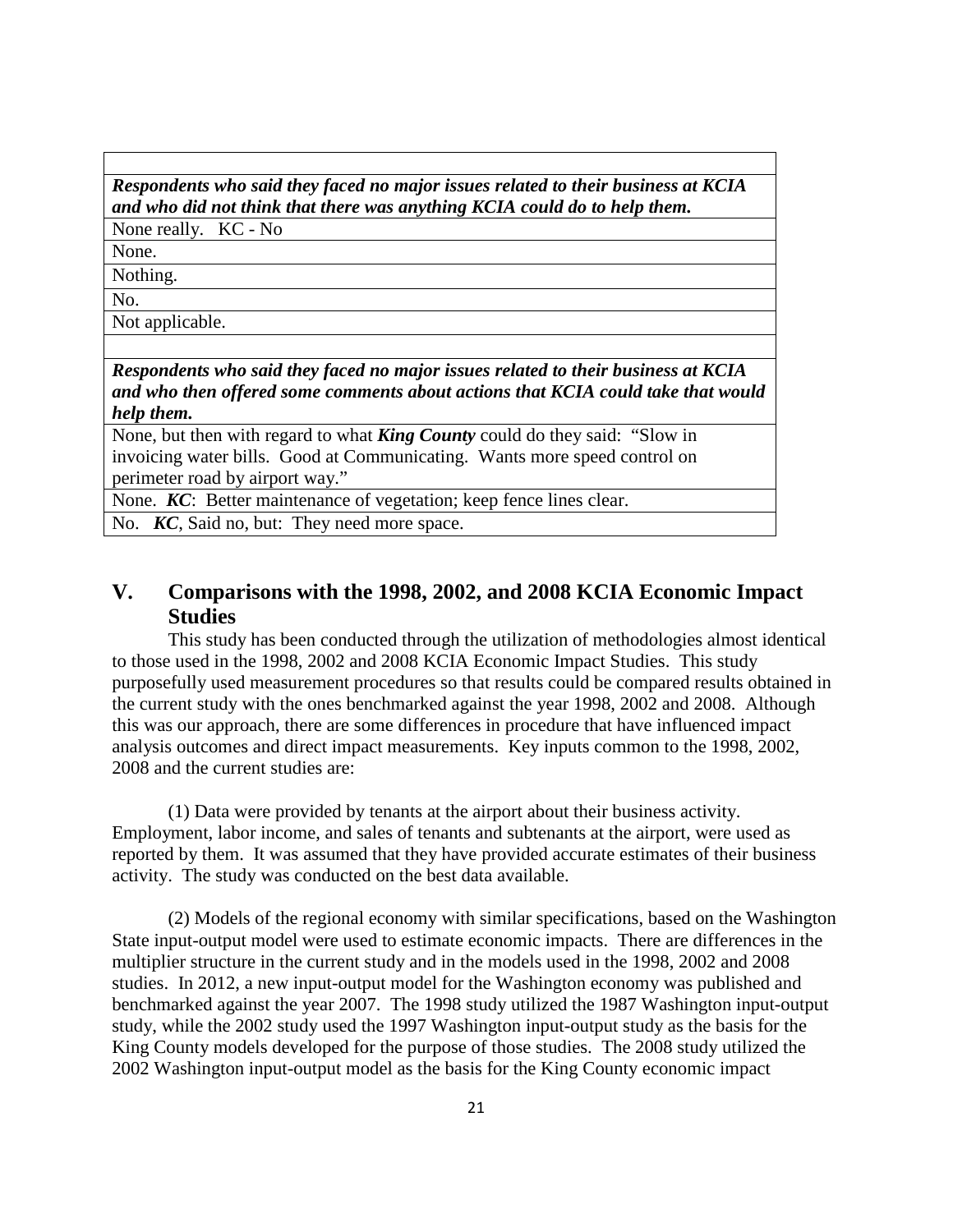estimates. This study used the 2012 Washington State input-output model. However, while each study used a different underlying Washington State input-output model, these models are similar in their sectoring plan and in their multiplier structure.

Figures 4 and 5 portray the relative importance of broad industry groups for the years 1998, 2002, 2008 and 2013. Direct KCIA employment was estimated to have declined from 4,078 in 1998 to 3,934 in 2002, was estimated to have increased to 4,866 in 2008, and to 5,209 in 2013. Figure 4 indicates that the greatest volatility in direct employment has been in the aerospace sector. FBO/Corporate Air employment has been relatively stable, while air cargo/airline and government employment show decline across the four studies. The increase in government employment is related to the large influx of personnel at the Army National Guard base at the north end of KCIA, many of whom are part-time employees. The change in "other" employment is related to changes in estimates of employment at the Museum of Flight, airline representatives located at KCIA and considered as part of the services sector, and other tenants. In the 2008 study the airline representatives were counted with "other," while in the current study they are classified in aerospace in Figure 4. In the 1998 and 2002 studies these airline representatives were also considered to be part of the aerospace sector.



**Figure 4 Employment at KCIA in 1998, 2002, 2008 and 2013**

Figure 5 reports the composition of employment at KCIA in 1998, 2002, 2008, and 2013. The data used for this figure are the same as used for Figure 4. In all four studies, the aerospace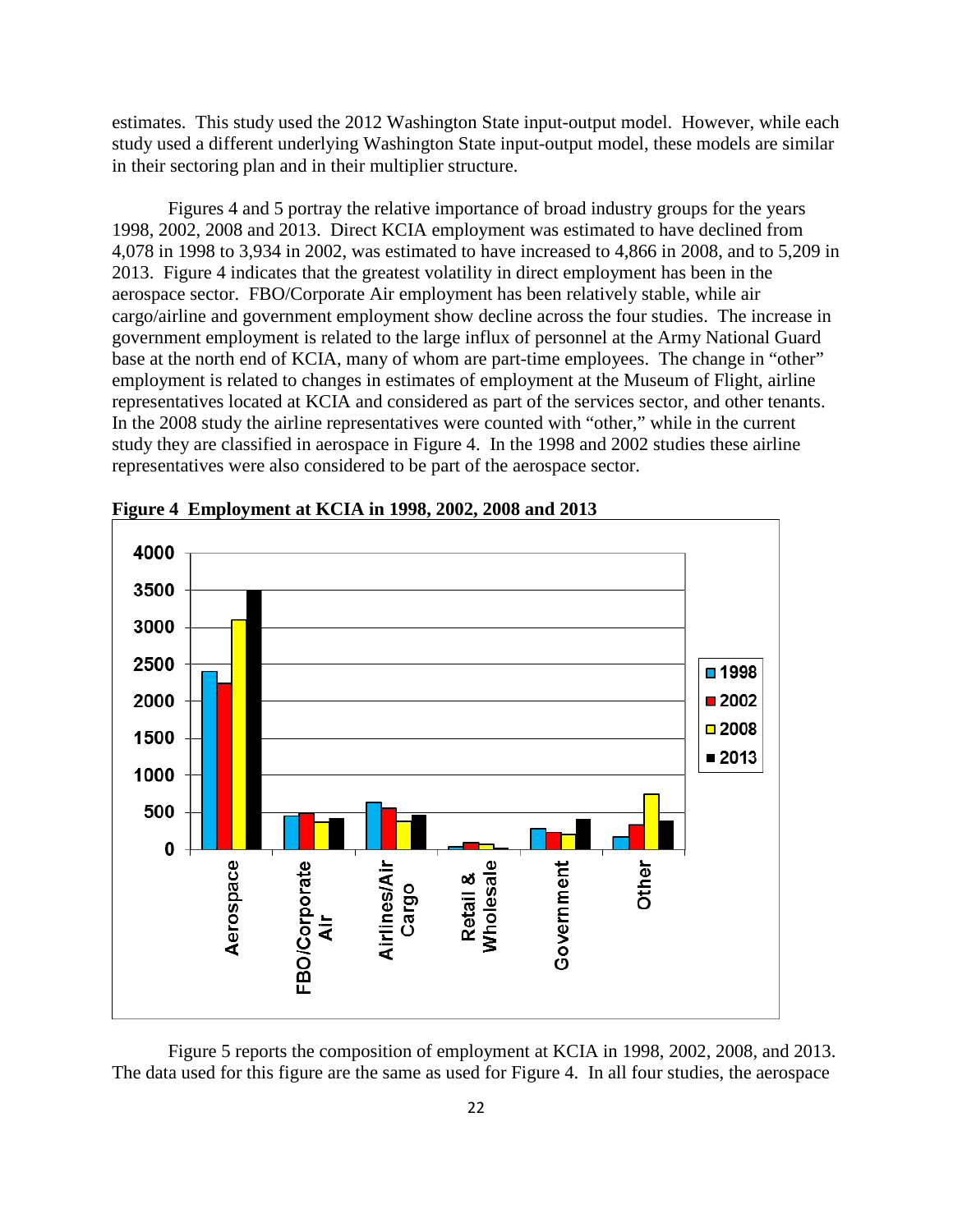sector has accounted for around 65% of total employment at KCIA. The absolute increase in estimated aerospace employment in the 2008 study leads to a corresponding decrease in share of total employment accounted for by other categories of employment at KCIA. The absolute decline of employment in airlines/air cargo and government reported in Figure 4 also are evident in Figure 5.





Multipliers used in the four studies are similar. Table 15 presents these multiplier estimates. The modest difference in output multipliers in the 1998 and 2008 studies are likely accounted for by small variations in the input-output direct, indirect, and induced requirements matrices used in the two studies and is related to changes in the mix of industries located at KCIA. The current study used the 2007 Washington State input-output model, and output multipliers from this model are similar to those used in the 2002 study, while the labor income and employment multipliers for KCIA appears to be very close to those derived in the 1998 and 2002 studies. The 2008 study appears to have a somewhat lower labor income multiplier than in the other three studies.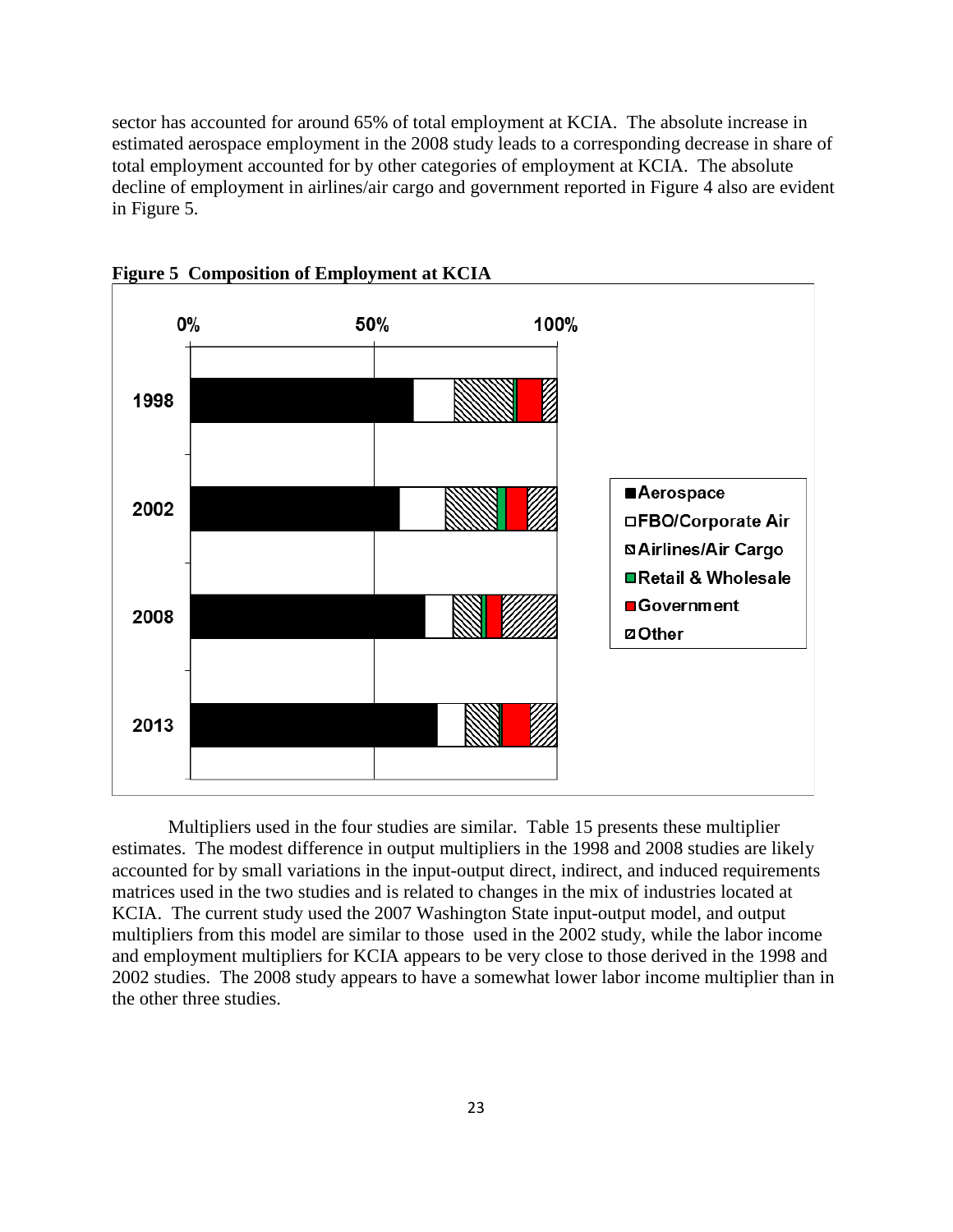|                              | 1998 Study | 2002 Study | 2008 Study | <b>Current Study</b> |
|------------------------------|------------|------------|------------|----------------------|
| <b>Output Multiplier</b>     | 1.47       | 1.59       | 1.43       | 1.62                 |
| <b>Employment Multiplier</b> | 2.59       | 2.59       | 2.59       | 2.73                 |
| Labor Income Multiplier      | 1.94       | 1.93       | 1.69       | 1.92                 |

# **Table 15 Multiplier Comparison**

Direct measures of sales are higher in the current study than in the 1998, 2002, and 2008 studies. Differences in prices and productivity are likely contributors to these differences. Table 16 reports sales for the three studies. It should be noted that this table has a slightly different scheme for grouping businesses than used in the 1998 study, and the author has adjusted data in the 1998 database to make them comparable to the industry definitions used in the current study. The 1998 study counted a number of the reservists at the National Guard station as employees in the government sector, while in the 2008 study there was no reported activity at the Army National Guard site.

|                             |              |              |              | Current      |
|-----------------------------|--------------|--------------|--------------|--------------|
|                             | 1998         | 2002         | 2008         | Study        |
|                             | <b>Sales</b> | <b>Sales</b> | <b>Sales</b> | <b>Sales</b> |
|                             | \$ millions  | \$ millions  | \$ millions  | \$ millions  |
| Aerospace                   | \$778.29     | \$680.75     | \$1,971.97   | 1793.2       |
| FBO & Corporate Air         | 67.34        | 101.645      | 115.11       | 155.8        |
| Air Passenger & Air Cargo   | 81.03        | 68.025       | 115.26       | 103.9        |
| <b>Wholesale and Retail</b> | 2.79         | 40.925       | 5.8          | 6.2          |
| Government                  | 26.52        | 41.212       | 18.597       | 37.7         |
| Other                       | 20.06        | 67.959       | 30.121       | 81.7         |
| Total                       | \$976.03     | \$1,039.21   | \$2,256.86   | 2178.6       |

#### **Table 16 Sales Comparison (Current \$)**

Labor income per employee is reported in Table 17 for the four studies. No attempt has been made to standardize these estimates due to inflation. In all four studies the earnings of aerospace workers were high. The 2002 study shows earnings for the government sector well above the level found in the current study and in the 1998 study, while in the current study this estimate is depressed by the large number of part-time Army National Guard employees.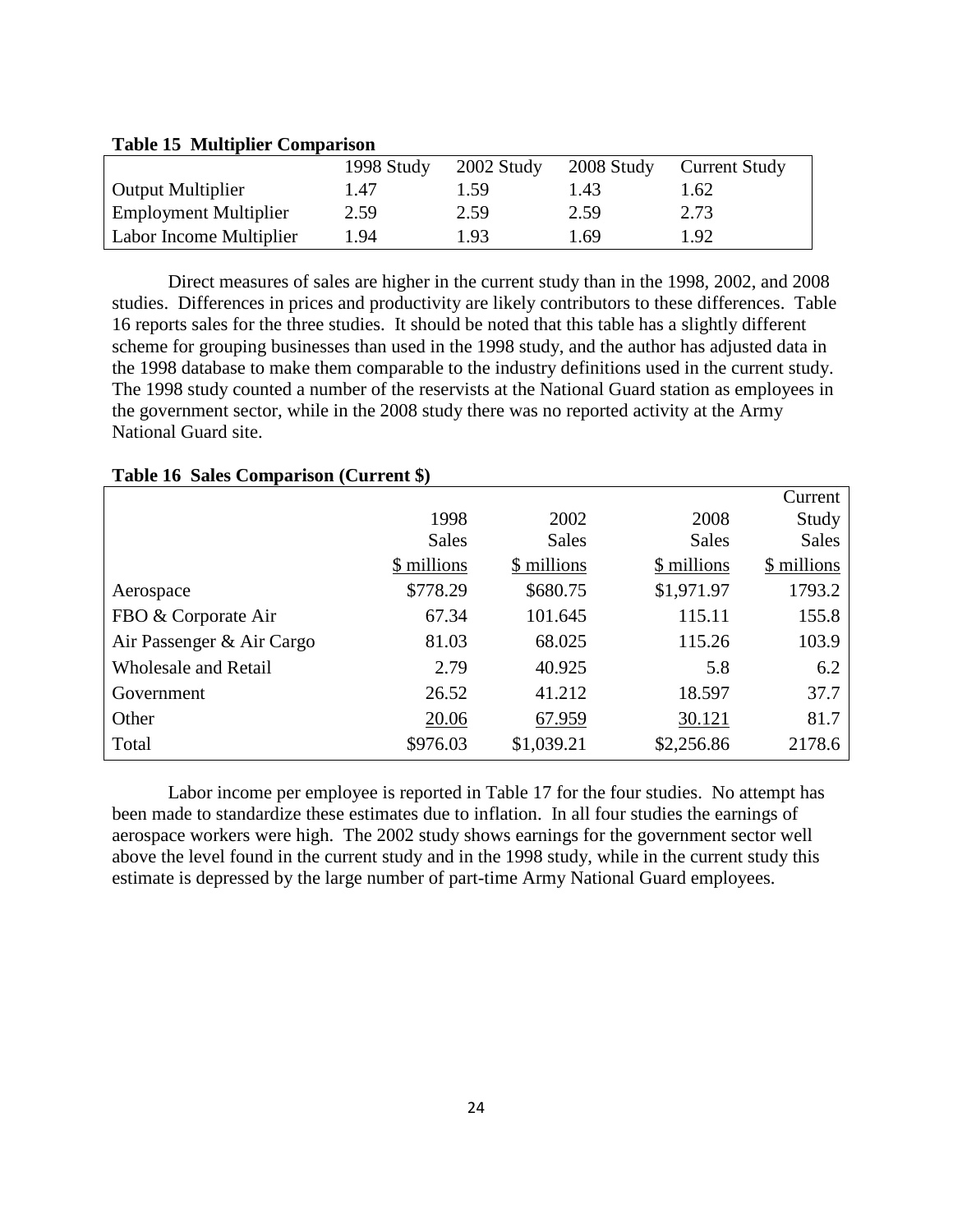|                             | 1998               | 2002               | 2008      |               |
|-----------------------------|--------------------|--------------------|-----------|---------------|
|                             | Labor              | Labor              | Labor     | Current Study |
|                             | Income             | Income             | Income    | Labor Income  |
|                             | Per Job            | Per Job            | Per Job   | Per Job       |
| Aerospace                   | \$52,623           | \$77,899           | \$112,143 | \$117,264     |
| FBO & Corporate Air         | \$44,044           | \$50,445           | 67,430    | \$67,594      |
| Air Passenger & Air Cargo   | \$30,381           | \$37,949           | 47,212    | \$45,426      |
| <b>Wholesale and Retail</b> | \$26,944           | \$39,560           | 31,500    | \$46,547      |
| Government                  | \$44,007           | \$94,053           | 60,045    | \$39,804      |
| Other                       | \$45,244           | \$47,675           | 39,106    | \$46,900      |
| Total                       | (Not<br>estimated) | (Not<br>estimated) | \$97,574  | \$95,051      |

#### **Table 17 Labor Income Comparison**

Table 18 presents a comparison of estimates of the share of new money from the four studies. As with the other comparisons in this section, this table is not directly comparable to the percentages of new money shown in the 1998 study, due to slight differences in industry groupings. The overall orientation of businesses at KCIA remains strongly tied to export markets, with a similar aggregate percentage of new money in the two studies. The "other" sector shows a strong increase in export orientation in the 2002 study, as airline representatives were included in this category in the 2002 study, and they are included with aerospace in the current study.

|                             |            |            |            | Current      |
|-----------------------------|------------|------------|------------|--------------|
|                             | 1998 Study | 2002 Study | 2008 Study | <b>Study</b> |
| Aerospace                   | 99.30%     | 99.80%     | 100.00%    | 99.90%       |
| FBO & Corporate Air         | 27.60%     | 22.70%     | 59.40%     | 34.90%       |
| Air Passenger & Air Cargo   | 52.40%     | 57.70%     | 60.60%     | 62.40%       |
| <b>Wholesale and Retail</b> | 45.80%     | 34.30%     | 29.70%     | 28.20%       |
| Government                  | 29.50%     | 36.40%     | 12.80%     | 60.30%       |
| Other                       | 31.70%     | 79.70%     | 23.40%     | 17.70%       |
| Total                       | 87.00%     | 81.50%     | 94.00%     | 89.50%       |

#### **Table 18 New Money Comparison**

A final perspective on the four KCIA economic impact studies comes from a comparison of their regional employment impact estimates. Figures 6 and 7 present these estimates, with Figure 6 illustrating the total employment levels, and Figure 7 the mix of employment by broad category. It should be noted that the first two studies were conducted using the Standard Industrial Classification (SIC), while last two studies utilized the North American Industry Classification System (NAICS). Differences in definitions between these two systems create minor issues related to the aggregation of detailed industry codes as reported in Figures 6 and 7.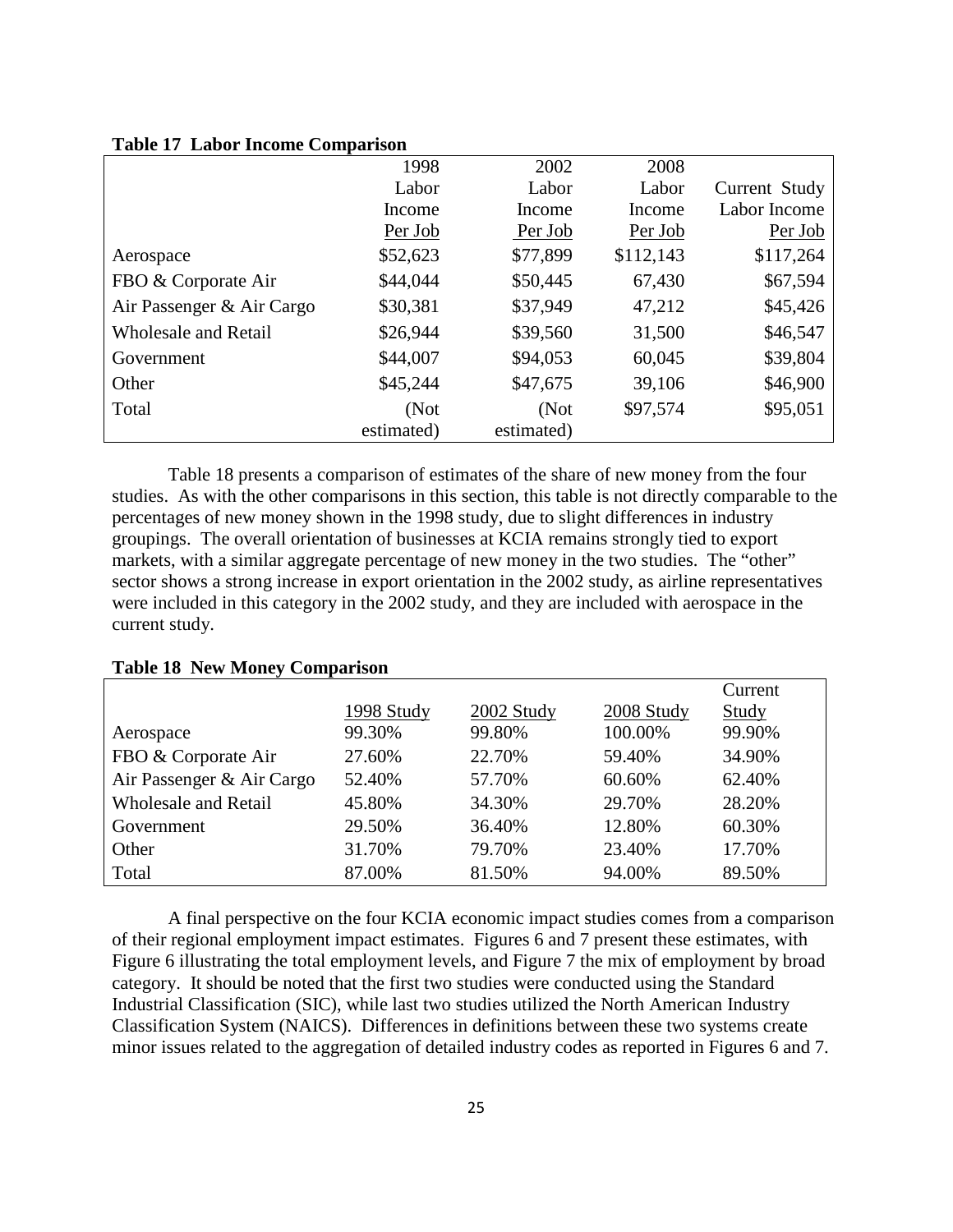

**Figure 6 Total Employment Impacts**

Each of these studies measured impacts in terms of output (sales), employment, and labor income. Only employment impacts are reported in Figure 7; interested readers can develop comparative measures on other dimensions by accessing each of these studies.

Figure 6 and 7 clearly show that most impacts are felt in the wholesale and retail trade, as well services sectors. Services are defined as business, health, and consumer services. "Other" includes transportation, communications, utilities, and financial services, as well as natural resources. Total job impacts mirror direct job levels, reported in Figure 4. Impacts in manufacturing are mostly the direct jobs created at KCIA in the aerospace sector. The current study indicates about 2,000 more jobs supported in King County when compared to the 2008 study. Figure 7 reports very similar shares of total employment impact across the four studies, a result driven by the relative stability of the mix of direct economic impacts. Differences in these estimates are also related to the different input-output models used for these studies; each study has used a different Washington State model to derive a King County model.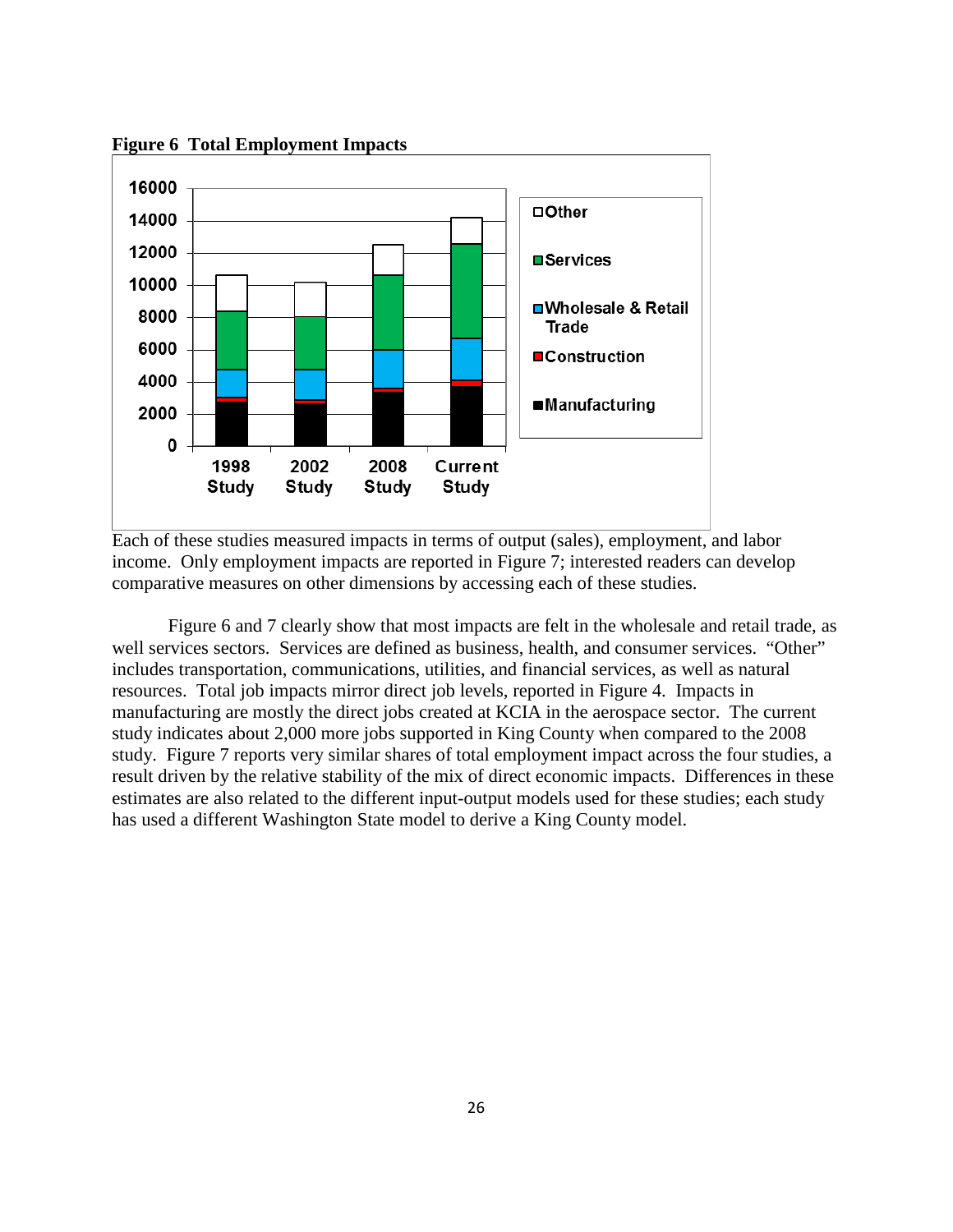

Figure 7 Share of Total Employment Impacts

# **VI. Concluding Comments**

This study has documented the economic impact of KCIA on the King County economy for the year 2013. It was based on a survey of the principal tenants at KCIA and on information that they provided us with regarding their subtenants. We believe that tenants in this study have provided us with reasonably accurate information, and that the impact estimates developed in this study are a good approximation of the economic impact of KCIA for the year 2013. KCIA generated more than 16,000 jobs in King County in 2013, was responsible for sales by King County businesses of \$3.5 billion, and supported the earnings of \$1.1 billion in labor income. About \$76 million in state and local sales and B&O taxes were generated as a result of economic activity at the airport. Directly, 5,200 people worked at the airport in 2013, earning \$495 million in labor income.

This research project has measured the diverse economic activity that takes place at KCIA, a busy general aviation airport in the middle of one of the nation's largest metropolitan areas. The airport makes a significant contribution to the economic base of King County. The nature of this contribution has changed somewhat since the conduct of the economic impact studies benchmarked against the years 1998, 2002 and 2008. The Boeing Company is operating at a higher level at KCIA than was the case in the 1998, 2002 and 2008 studies. Retail and air cargo activity at KCIA has declined, while FBO/Corporate air activity appears to be stable. While many tenants experienced a downturn in business due to the recent recession, many of them are optimistic about the development of their business in the near future.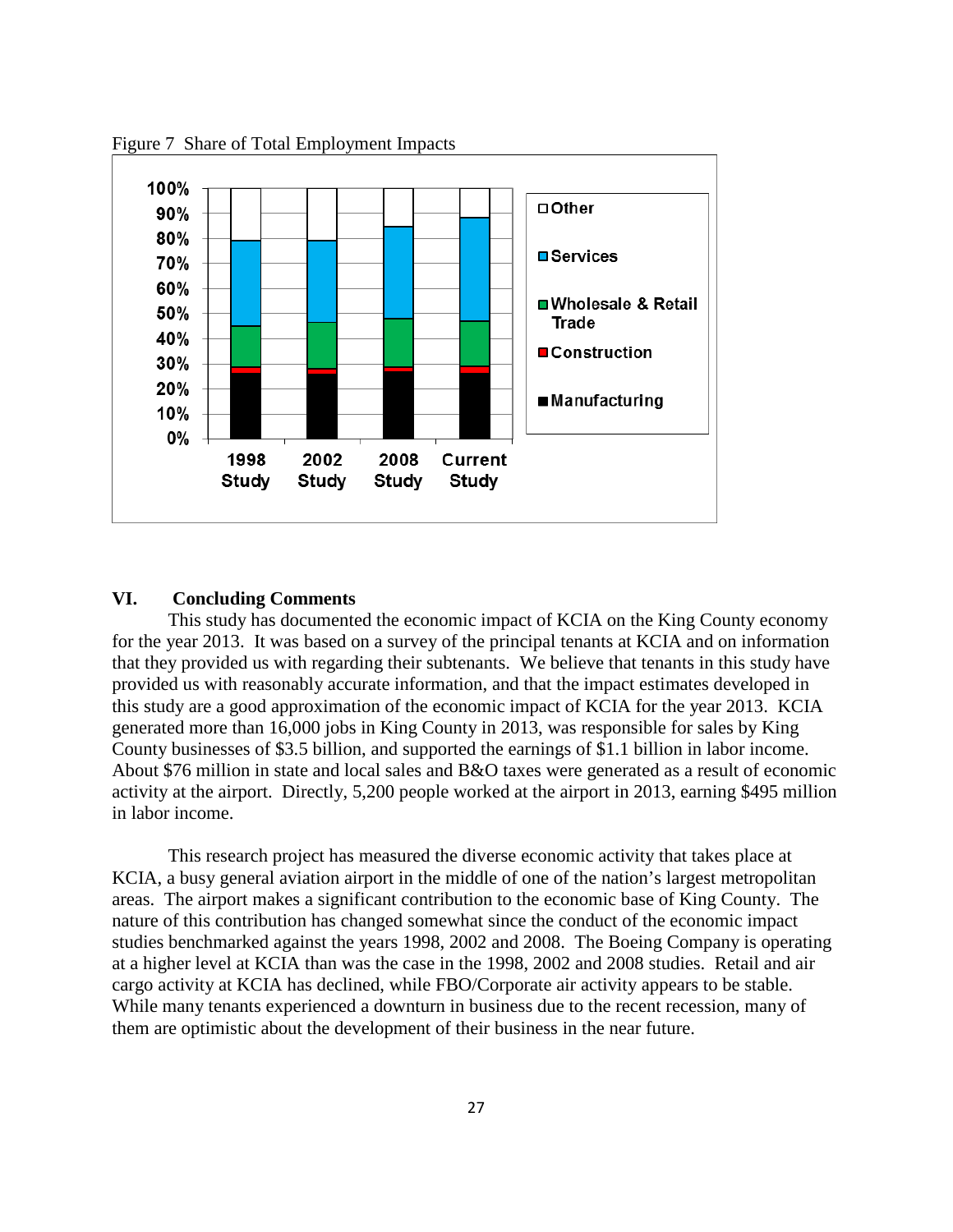It is inevitable that there is dynamism in the mix of tenants and their level of business activity at an airport like KCIA. Shifts in earnings levels, effects of inflation and productivity change, and other dynamic factors, date studies such as this one. It is common for these studies to be updated periodically, such as KCIA has done..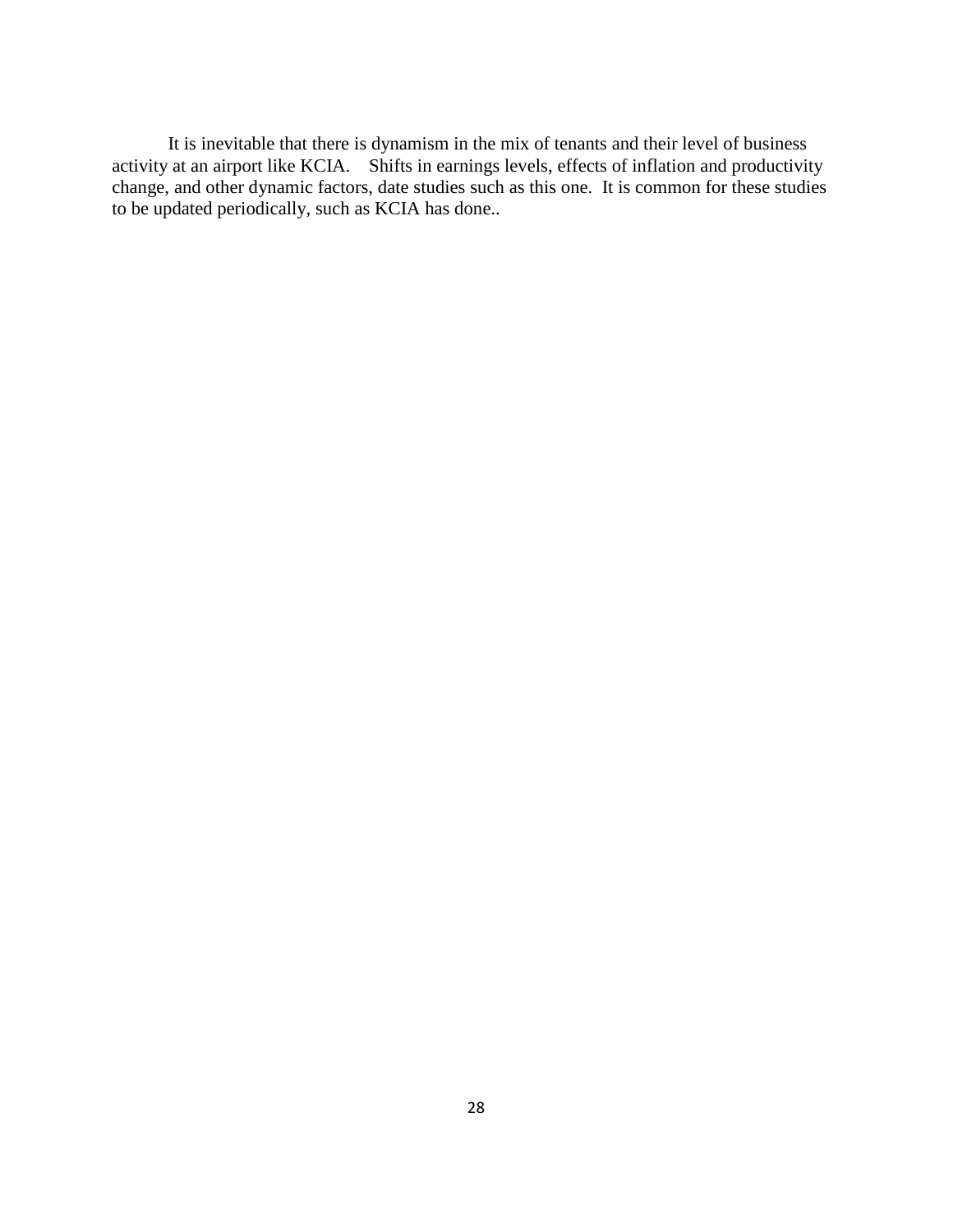#### **Appendix A. King County International Airport Economic Impact Study 2013**

\_\_\_\_\_\_\_\_\_\_\_\_\_\_\_\_\_\_\_\_\_\_\_\_\_\_\_\_\_\_\_\_\_\_\_\_\_\_\_\_\_\_\_\_\_\_\_\_\_\_\_\_\_\_\_\_\_\_\_\_\_\_\_\_\_\_\_\_\_

*Responses to this survey will be treated as confidential. Responses from individual businesses will be combined with information from other respondents to preserve confidentiality. No survey data will be given to King County.*

Establishment Name

Date of Interview \_\_\_\_\_\_\_\_\_\_\_\_\_\_\_\_\_

Person Interviewed

1. Description of products or services:

2. Sales or Budget (most recent fiscal year)  $\frac{1}{2}$ 

3. Market Composition (% of sales or budget):

|                          | $%$ of       | % from King   | <b>Expected % Five</b> | <b>Expected % from King</b>      |
|--------------------------|--------------|---------------|------------------------|----------------------------------|
|                          | <b>Total</b> | County        | years from now         | <b>County Sources Five Years</b> |
|                          |              | sources       |                        | from Now                         |
| <b>Industry Markets</b>  | $\%$         | $\%$          |                        |                                  |
| <b>Household Markets</b> | %            | $\%$          |                        |                                  |
| $Governments -$          | $\%$         | $\frac{0}{0}$ |                        |                                  |
| Local or State           |              |               |                        |                                  |
| Government $-$           | $\%$         | $\%$          |                        |                                  |
| Federal                  |              |               |                        |                                  |
| Total                    | 100.0%       |               | 100.0%                 |                                  |

Market Trends – How do you see your lines of business changing over the next 2 to 5 years?

| <b>Line of Business</b> | % Increase | % Decrease | Comment |
|-------------------------|------------|------------|---------|
| Corporate               |            |            |         |
| <b>General Aviation</b> |            |            |         |
| Cargo                   |            |            |         |
| <b>Flight School</b>    |            |            |         |
| Other --                |            |            |         |

4. How many employees on average do you have that are: \_\_\_\_\_\_\_ Full time \_\_\_\_\_\_\_\_ Part time

| 5. What was your total level of employee compensation in your most recent fiscal year? |
|----------------------------------------------------------------------------------------|
| $(E.g. wages & salaries as well as fringe benefits)$                                   |

 $\frac{\frac{1}{2}^{2} + \frac{1}{2}^{2} + \frac{1}{2}^{2} + \frac{1}{2}^{2} + \frac{1}{2}^{2} + \frac{1}{2}^{2} + \frac{1}{2}^{2} + \frac{1}{2}^{2} + \frac{1}{2}^{2} + \frac{1}{2}^{2} + \frac{1}{2}^{2} + \frac{1}{2}^{2} + \frac{1}{2}^{2} + \frac{1}{2}^{2} + \frac{1}{2}^{2} + \frac{1}{2}^{2} + \frac{1}{2}^{2} + \frac{1}{2}^{2} + \frac{1}{2}^{2} + \frac{1}{2}^{2$ 

|                                       | 6. How has your sales (budget) changed since the Great Recession began in 2008? |
|---------------------------------------|---------------------------------------------------------------------------------|
| $\Box$ No Change $\Box$ Has Decreased | Has Increased                                                                   |

\_\_\_\_\_\_\_\_\_\_\_\_\_\_\_\_\_\_\_\_\_\_\_\_\_\_\_\_\_\_\_\_\_\_\_\_\_\_\_\_\_\_\_\_\_\_\_\_\_\_\_\_\_\_\_\_\_\_\_\_\_\_\_\_\_\_

a. If their sales (budget) has changed, by what % \_\_\_\_\_\_\_\_\_\_\_\_\_\_\_\_\_\_\_\_

b. Why has this change occurred?

|  |                                       | 7. How do you anticipate you sales (budget) will change over the next 2 years (to 2015)? |  |  |
|--|---------------------------------------|------------------------------------------------------------------------------------------|--|--|
|  | $\Box$ No Change $\Box$ Will Decrease | Will Increase                                                                            |  |  |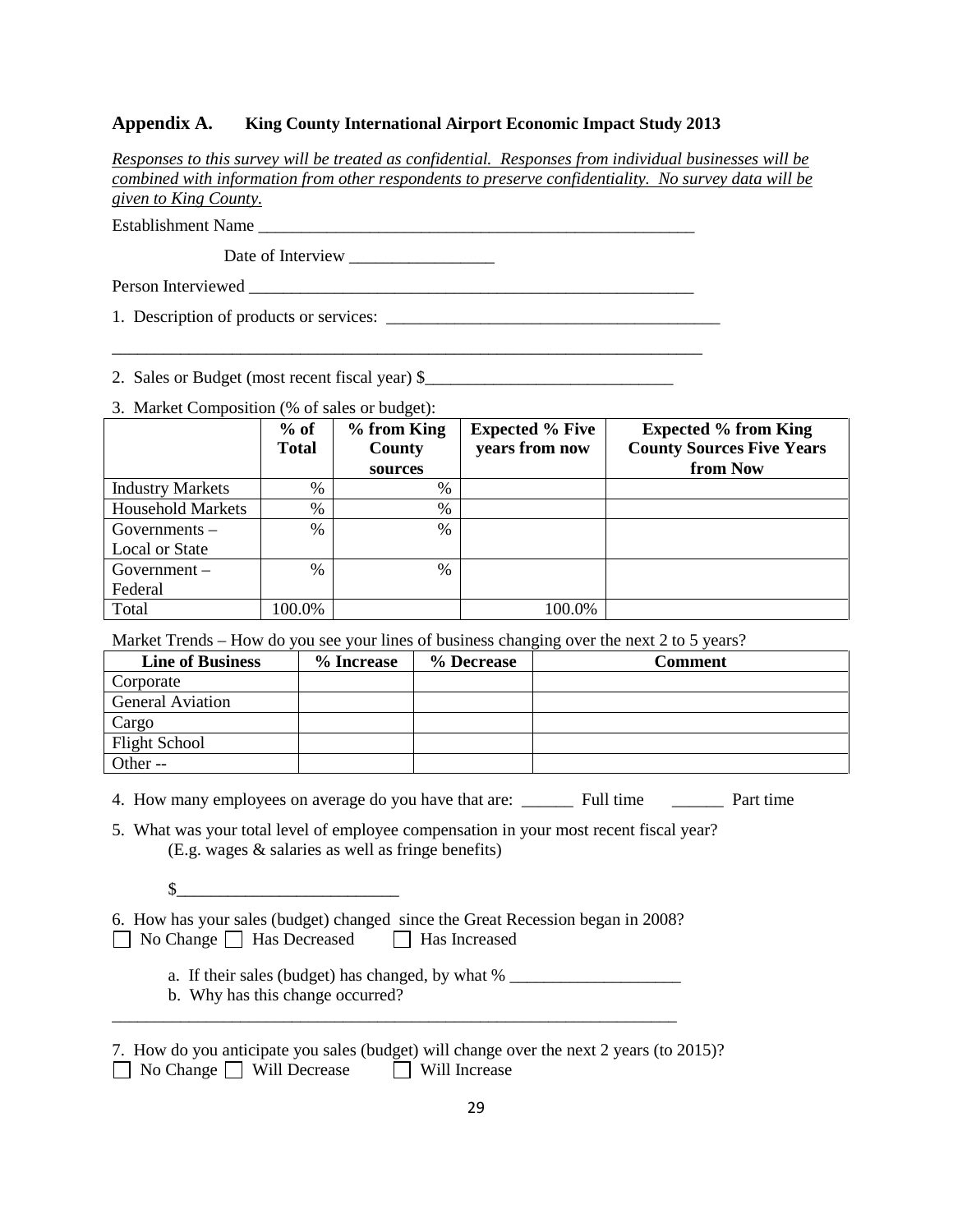a. If they think their sales will change, by what  $%$ 

b. Why do you expect this change?

8. What are the most important issues facing your business activity at KCIA over the next several years?

\_\_\_\_\_\_\_\_\_\_\_\_\_\_\_\_\_\_\_\_\_\_\_\_\_\_\_\_\_\_\_\_\_\_\_\_\_\_\_\_\_\_\_\_\_\_\_\_\_\_\_\_\_\_\_\_\_\_\_\_\_\_\_\_\_\_\_\_\_\_\_\_\_\_\_\_\_\_\_\_

\_\_\_\_\_\_\_\_\_\_\_\_\_\_\_\_\_\_\_\_\_\_\_\_\_\_\_\_\_\_\_\_\_\_\_\_\_\_\_\_\_\_\_\_\_\_\_\_\_\_\_\_\_\_\_\_\_\_\_\_\_\_\_\_\_\_\_\_\_\_\_\_\_\_\_\_\_\_\_\_

9. Are there actions that King County could take that would help your business deal with issues identified in question 8? Yes  $\Box$  No  $\Box$ 

\_\_\_\_\_\_\_\_\_\_\_\_\_\_\_\_\_\_\_\_\_\_\_\_\_\_\_\_\_\_\_\_\_\_\_\_\_\_\_\_\_\_\_\_\_\_\_\_\_\_\_\_\_\_\_\_\_\_\_\_\_\_\_\_\_\_\_\_\_\_\_\_\_\_\_\_\_\_

\_\_\_\_\_\_\_\_\_\_\_\_\_\_\_\_\_\_\_\_\_\_\_\_\_\_\_\_\_\_\_\_\_\_\_\_\_\_\_\_\_\_\_\_\_\_\_\_\_\_\_\_\_\_\_\_\_\_\_\_\_\_\_\_\_\_\_\_\_\_\_\_\_\_\_\_\_\_

a. If the answer is yes, please describe these actions

\_\_\_\_\_\_\_\_\_\_\_\_\_

10.. *(Ask this only to those with no recorded subtenants)*. Do you have tenants or subtenants? If yes, who are they, how many people do they employ, what is their business, and how much of it is sold in King County?

\_\_\_\_\_\_\_\_\_\_\_\_\_\_\_\_\_\_\_\_\_\_\_\_\_\_\_\_\_\_\_\_\_\_\_\_\_\_\_\_\_\_\_\_\_\_\_\_\_\_\_\_\_\_\_\_\_\_\_\_\_\_\_\_\_\_\_\_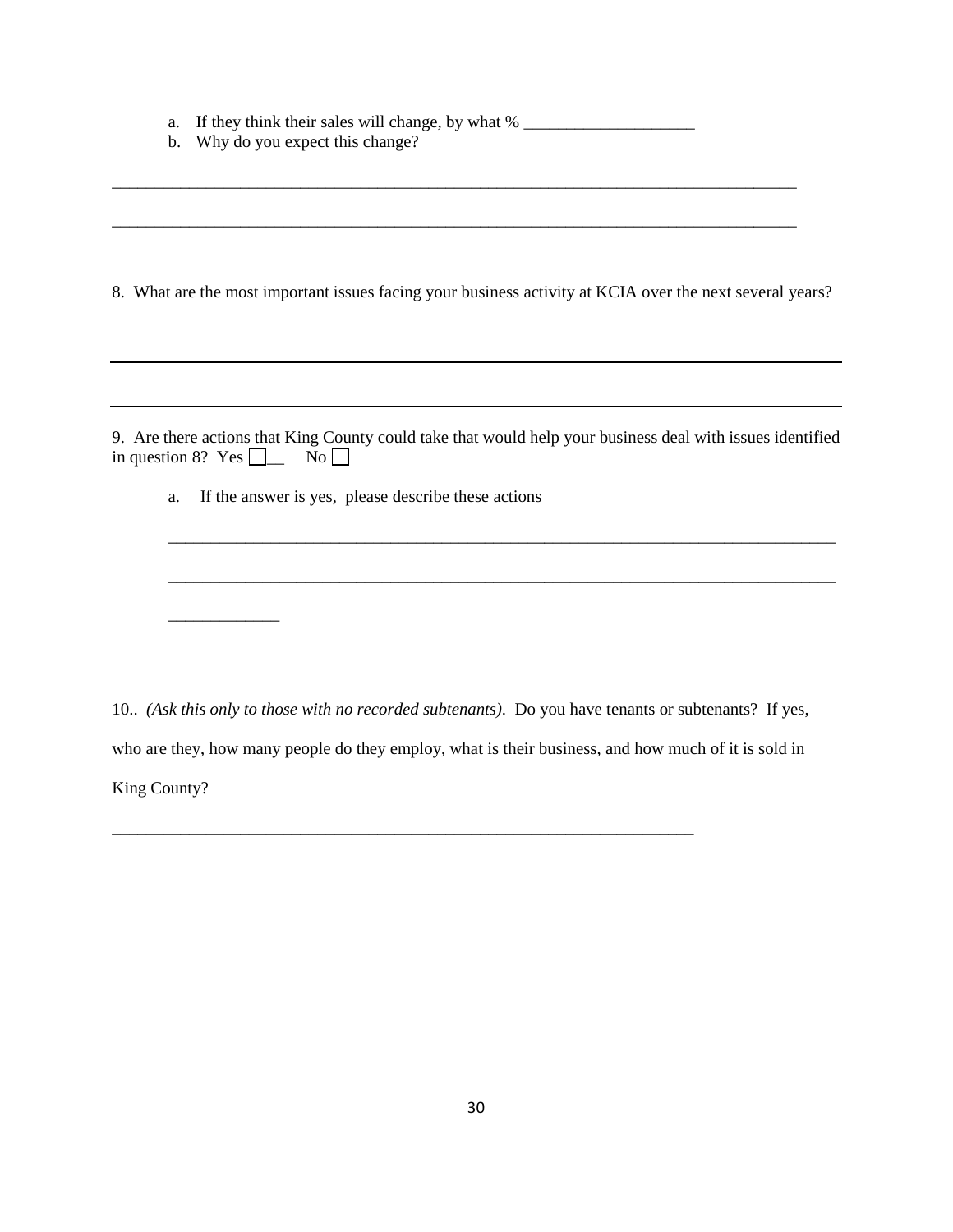| <b>NAICS</b> | <b>Tenant or Subtenant</b>                               |
|--------------|----------------------------------------------------------|
| 336400       | <b>Boeing Company</b>                                    |
| 336400       | Boeing - customers & service                             |
| 336400       | <b>Greenpoint Technologies</b>                           |
| 336400       | <b>Reliable Aircraft Detailing</b>                       |
| 336400       | <b>Boeing Business Jets</b>                              |
| 441228       | National Aviation Inc.                                   |
| 443112       | <b>American Avionics</b>                                 |
| 451211       | Aviator's Store                                          |
| 481111       | Kenmore Air                                              |
| 481112       | <b>DHL</b> Express                                       |
| 481112       | <b>United Parcel Service (UPS)</b>                       |
| 481200       | <b>Airlift NW</b>                                        |
| 481200       | Ameriflight                                              |
| 481211       | Erin Air                                                 |
| 481212       | <b>Airpac Airlines</b>                                   |
| 484200       | TBS Couriers (Unity Courier Service)                     |
| 484200       | DB Shencker tenant (unnamed)                             |
| 484230       | <b>Skagit Transportation</b>                             |
| 485320       | American Limo Inc                                        |
| 488110       | <b>FAA</b>                                               |
| 488119       | Costco                                                   |
| 488119       | GDH-1 "Hangar 89", NW Retailers                          |
| 488119       | GRE Airport LLC (Elite Aviation) (Goodman Real Estate)   |
| 488119       | Nordstrom                                                |
| 488119       | <b>Starbucks</b>                                         |
| 488119       | Vulcan (Hangar Holdings)                                 |
| 488119       | CB Air                                                   |
| 488119       | Nordstrom                                                |
| 488119       | Mente LLC                                                |
| 488119       | King County Jet Center, LLC. KCJC, Georgetown Management |
| 488119       | J&J Properties, (Lake Washington Properties manages for) |
| 488119       | ASLP (LLC at Galvin)                                     |
| 488119       | Lifestream Medical (LLC at Galvin)                       |
| 488119       | Mocha (LLC at Galvin)                                    |
| 488119       | AMI (LLC at Ashton)                                      |
| 488119       | <b>Ashton Aviation LLC</b>                               |
| 488119       | <b>JCE Design (LLC at Ashton)</b>                        |
| 488119       | OBAir LLC (LLC at Ashton)                                |

**Appendix B. List of Tenants Included in this study**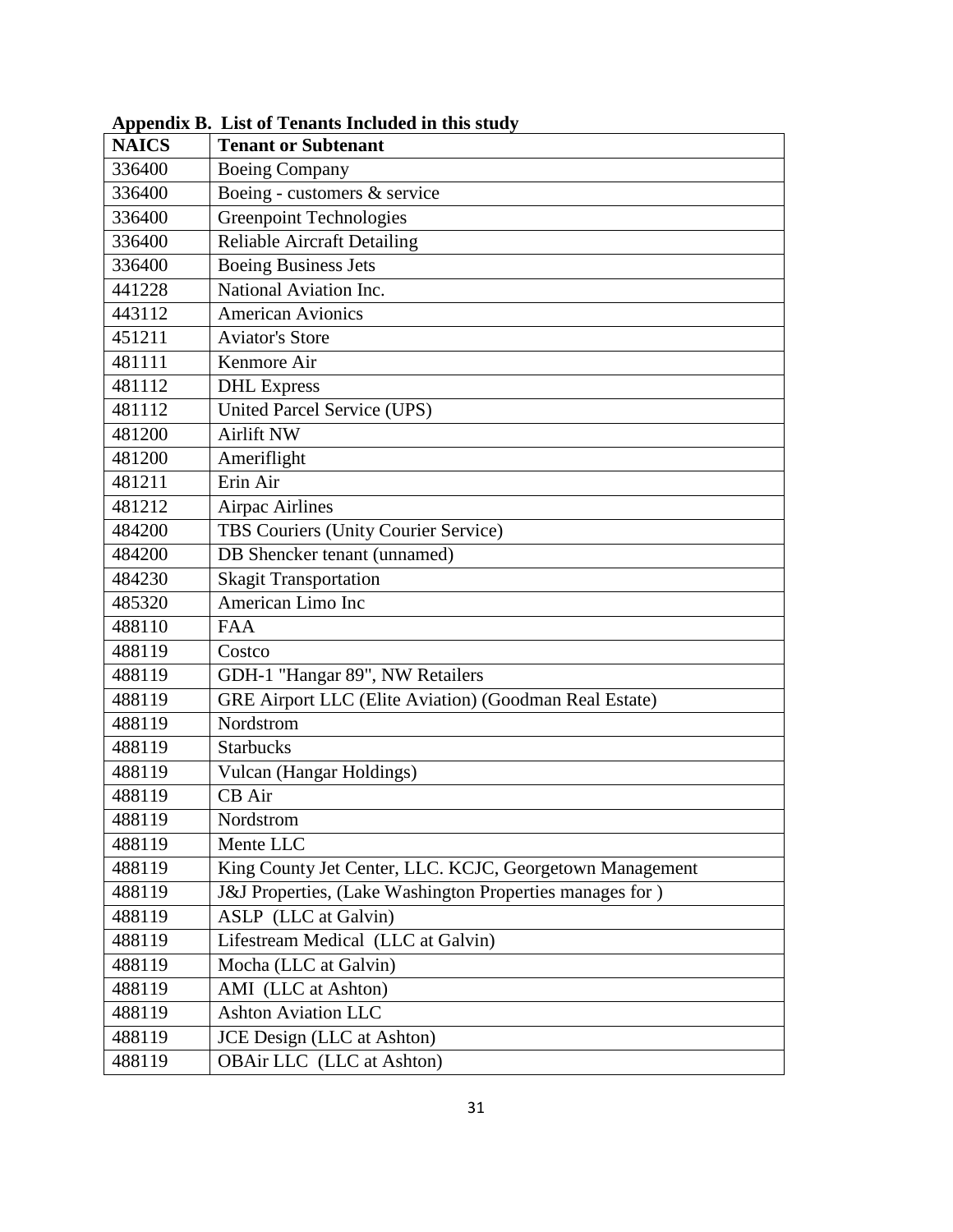| 488119 | Progeny 3 (LLC at Ashton)                               |
|--------|---------------------------------------------------------|
| 488119 | TPS LLC (At Ashton)                                     |
| 488119 | Unnamed LLC's at Clay Lacy Aviation (20 establishments) |
| 488119 | Pacific Coast Feather (LLC at Ashton)                   |
| 488190 | Aeroflight (BFI Holdings)                               |
| 488190 | Clay Lacy Aviation (Gateway Air) / Hangar II LLC        |
| 488190 | <b>Galvin Flying Service</b>                            |
| 488190 | Air Methods Helicopter Repair (subtenant to Kenmore)    |
| 488190 | <b>Duncan Aviation</b>                                  |
| 488190 | Cascade Airframe Repair                                 |
| 488510 | DB Schenker (formerly BAX)                              |
| 531312 | Ashton Corp.                                            |
| 532111 | Hertz                                                   |
| 541330 | <b>Aviation Partners Inc</b>                            |
| 541620 | Jones Payne Group                                       |
| 561320 | DB Shencker - temporary help additions (unnamed)        |
| 611100 | <b>Opportunity Skyway</b>                               |
| 611100 | <b>South Seattle Community College</b>                  |
| 611500 | <b>Aviation Training Center</b>                         |
| 611500 | <b>Classic Helicopters</b>                              |
| 611500 | <b>Evergreen Trucking School</b>                        |
| 611512 | The Flight Academy                                      |
| 611512 | Helicopters NW                                          |
| 611512 | <b>Wings Aloft</b>                                      |
| 611512 | <b>Atomic Helicopters</b>                               |
| 621340 | <b>Washington Audiology</b>                             |
| 712110 | $\overline{\text{M}}$ useum of Flight                   |
| 722000 | catering Clay Lacy                                      |
| 722213 | Cavu Café                                               |
| 722213 | Wings Café                                              |
| 923100 | King County Facilities Management                       |
| 923100 | <b>WA National Guard</b>                                |
| 923100 | <b>Customs &amp; Border Protection</b>                  |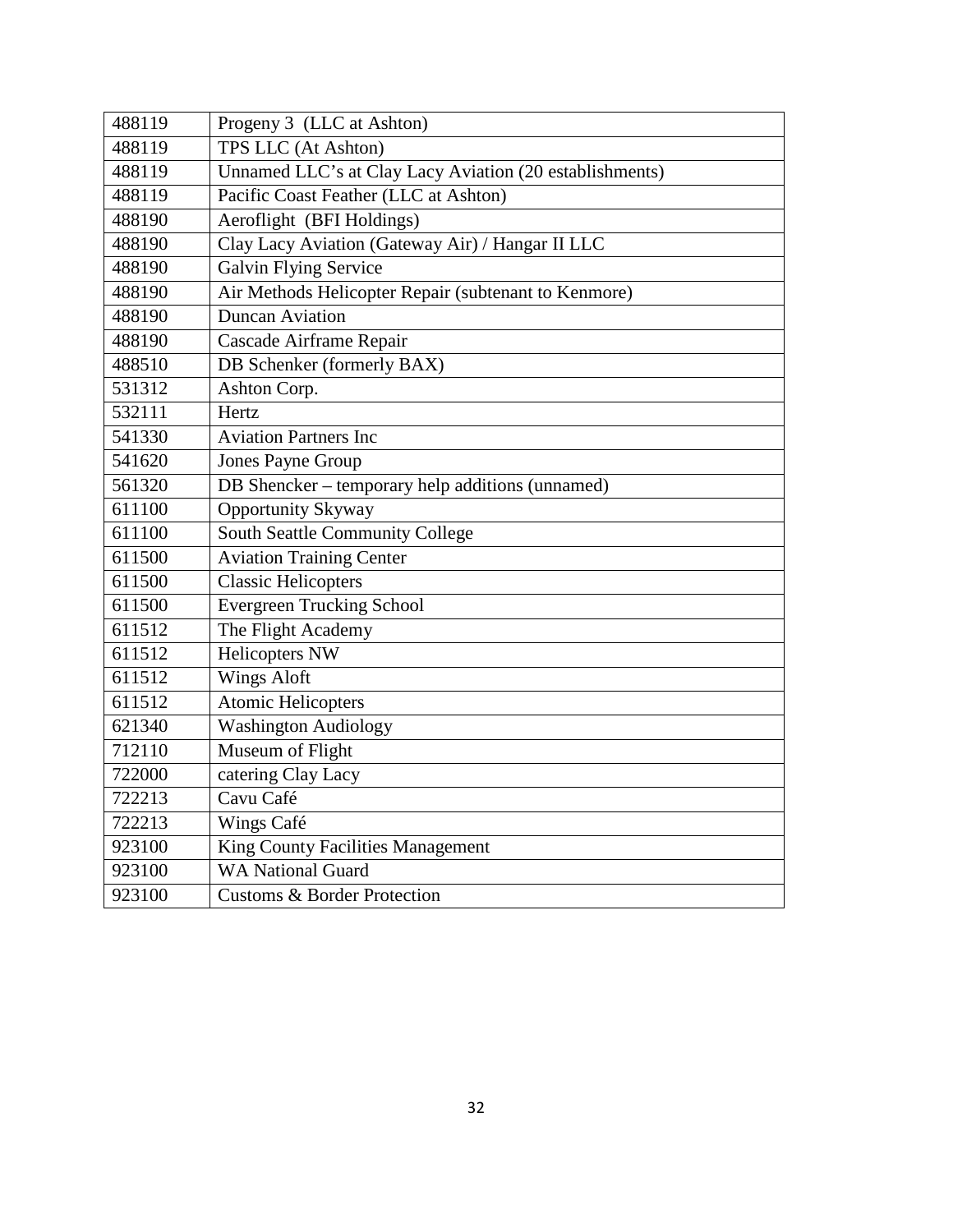## **Appendix C. Construction Impacts**

In addition to the economic impacts of operations of tenants at KCIA, there are also economic impacts associated with new capital investment at the airport. Current or recent investment includes (1) the Quad 7 site at 7777 Perimeter Rd. E., (2) the UPS site, and (3) Starbucks facility on E. Marginal Way. It is estimated that construction activity at these three sites is or was a total of \$64.5 million. Unlike the economic impact estimates presented earlier in this report, which are ongoing from year to year, these are one-time impacts linked to these capital investments. The economic impact model use to analyze operations of businesses at KCIA was used to estimate the economic impacts of this construction activity. Table C-1 presents aggregate impacts from this investment activity. Sales taxes generated by the spending of labor income and B&O taxes on sales volume generated as a result of this construction activity generate \$2.84 million in tax revenues for local governments and the state of Washington. Overall tax impacts are larger than this, because a portion of the capital outlays for these projects at KCIA are subject to the sales tax. Unfortunately data were not available to estimate these tax revenues, but they could easily double the tax impacts reported here.

Table C-1 Economic Impacts of Construction Activity at KCIA

|                                        |            |            | Labor      |
|----------------------------------------|------------|------------|------------|
|                                        | Output (\$ |            | Income $$$ |
|                                        | Millions)  | Employment | Millions)  |
| <b>Natural Resources and Utilities</b> | \$2.247    | 4          | \$0.625    |
| <b>Construction and Manufacturing</b>  | \$72.321   | 295        | \$16.623   |
| Retail and Wholesale Trade             | \$12.832   | 109        | \$4.910    |
| Producer and Transport Services        | \$20.205   | 111        | \$6.697    |
| Consumer Services & S&L Govt           | \$15.354   | 194        | \$8.837    |
| Total                                  | \$122.959  | 713        | \$37.692   |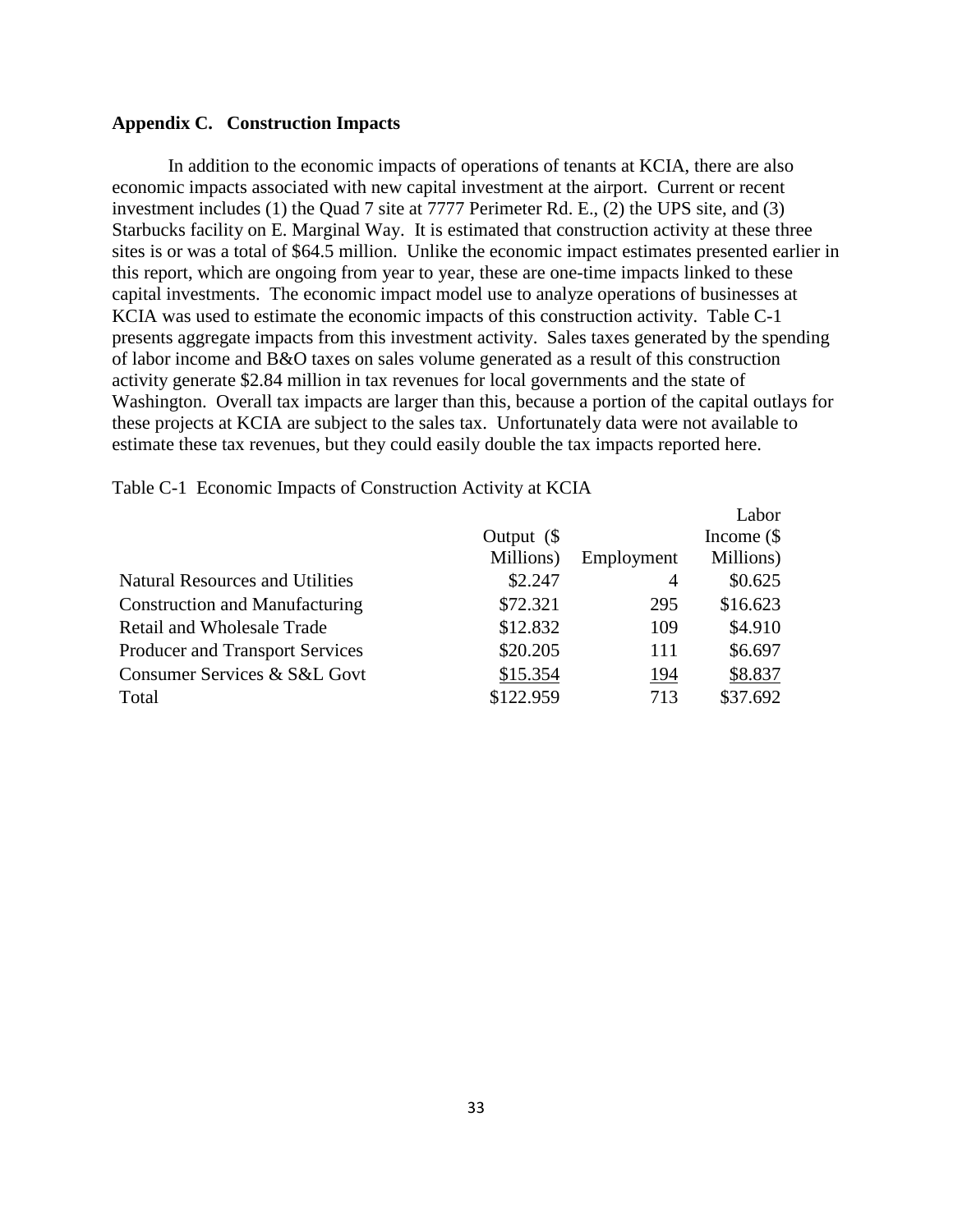#### **Appendix D. Technical Appendix on the Input-Output Model**

The impact estimates developed in this study stem from the utilization of an "inputoutput model." Models of this type are based on static, cross-sectional measures of trade relationships in regional or national economies. They document how industries procure their inputs and where they sell their outputs. Pioneered by Wassily Leontief, who won the Nobel Prize in Economic Science for his insights into the development of input-output models at the national level, these models have become "workhorses" in regional economic impact analysis in recent decades.

Washington State is fortunate to have a rich legacy of research developing input-output models. Early work was led by Philip J. Bourque and Charles M. Tiebout. Input-output models have now been estimated in Washington State for the years 1963, 1967, 1972, 1982, 1987, 1997, 2002, and 2007. No other state in the U.S. has this rich historical legacy of survey-based or quasi-survey based regional input-output models. The current is based on work completed in 2011 and 2012 by a team of Washington State government staff and William B. Beyers (Beyers and Lin 2012).

Input-output models decompose regional economies into "sectors"–groups of industries with a common industrial structure. The heart of these models are "Leontief production functions," which are distributions of the cost of producing the output of sectors. Leontief augmented the national accounts schema developed by Kuznets (also a Nobel laureate in economics) to take into account the significant levels of intermediate transactions that occur in economic systems in the process of transforming raw materials and services into "finished products" or "final products." Sales distributions among intermediate and final sources of demand are used as the accounting bases for the development of the core innovation of Leontief: that these relationships can be used to link levels of final demand to total industrial output by way of a system of "multipliers" that are linked through the channels of purchase in every industry to the production of output for final demand.

This system of relationships is based on accounting identities for sales and purchases. Mathematically, the system may be represented as follows. For each industry we have two balance equations:

- (1)  $X_i = x_{i,1} + x_{i,2} + \dots + x_{i,n} + Y_i$
- (2)  $X_i = x_{1,i} + x_{2,i} + \ldots + x_{n,i} + V_i + M_i$

where:  $X_i$  =total sales in industry i,

 $X_i$  = total purchases in industry j  $x_{i,j}$  = intermediate sales from industry i to industry j  $Y_i$  = final sales in industry i  $M_i$  = imports to sector j  $V_i$  = value added in sector j.

For any given sector, there is equality in total sales and total purchases: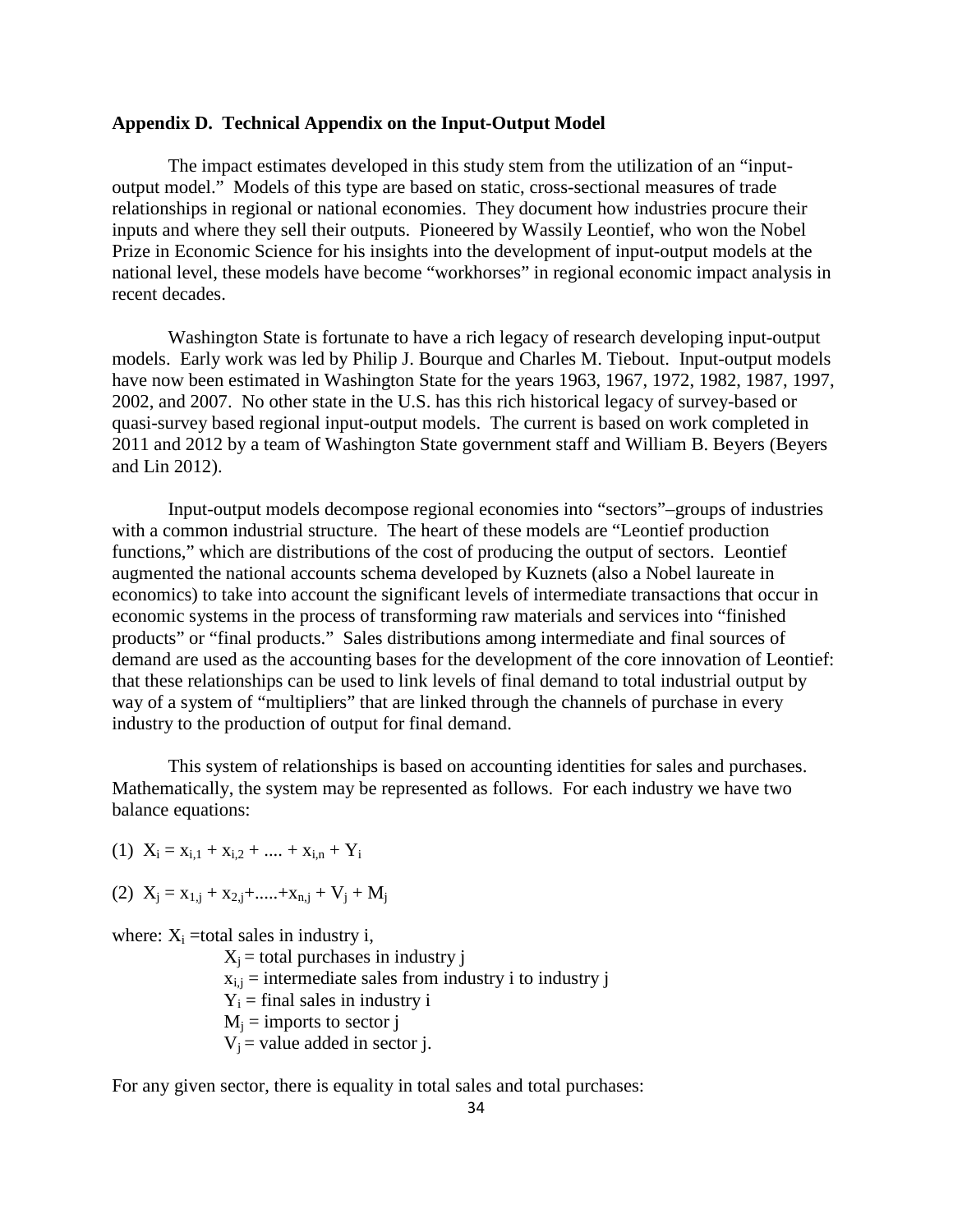(3)  $X_i = X_i$  when  $i=j$ .

This system of transactions is generalized through the articulation of Leontief production functions, which are constructed around the columns of the regional input-output model. They are defined in the following manner.

Let us define a regional purchase coefficient:

$$
r_{i,j}=x_{i,j}/X_j.
$$

Rearranging,

 $x_{i,j} = r_{i,j} X_j$ 

Substituting this relationship into equation (1) we have:

(4) 
$$
X_i = r_{i,1}X_1 + r_{i,2}X_2 + \dots + r_{i,n}X_n + Y_i
$$

Each sector in the regional model has this equation structure, and since the values of  $X_i$ equal  $X_i$  when i=j, it is possible to set this system of equations into matrix notation as:

$$
(5) \qquad X = RX + Y
$$

This system of equations can then be manipulated to derive a relationship between final demand  $(Y)$  and total output  $(X)$ . The resulting formulation is:

$$
(6) \qquad X = (I-R)^{-1}Y
$$

where the  $(I-R)^{-1}$  matrix captures the direct and indirect impacts of linkages in the input-output model system. The input-output model utilized in the modeling for this research project was developed by a committee led by Dr. William Beyers and Dr. Ta-Win Lin, and was published in 2012 by the Washington State Office of Financial Management. The model has 52 sectors.

A major issue that surrounds the estimation of the  $(I-R)^{-1}$  matrix is the level of "closure" with regard to regional final demand components, which are personal consumption expenditures, state and local government outlays, and capital investment. It is common practice to include the impacts of labor income and the disposition of this income in the form of personal consumption expenditures in the multiplier structure of regional input-output models. The additional leveraging impact of these outlays is referred to as "induced" effects in the literature on models of this type. It is less common to include state and local government expenditures in the induced effects impacts, but it can be argued that demands on state and local governments are proportional to the general level of business activity and related demographics. In contrast, investment is classically argued to be responsive to more exogenous forces, and is not a simple function of local business volume. In the model that developed for this impact study, personal